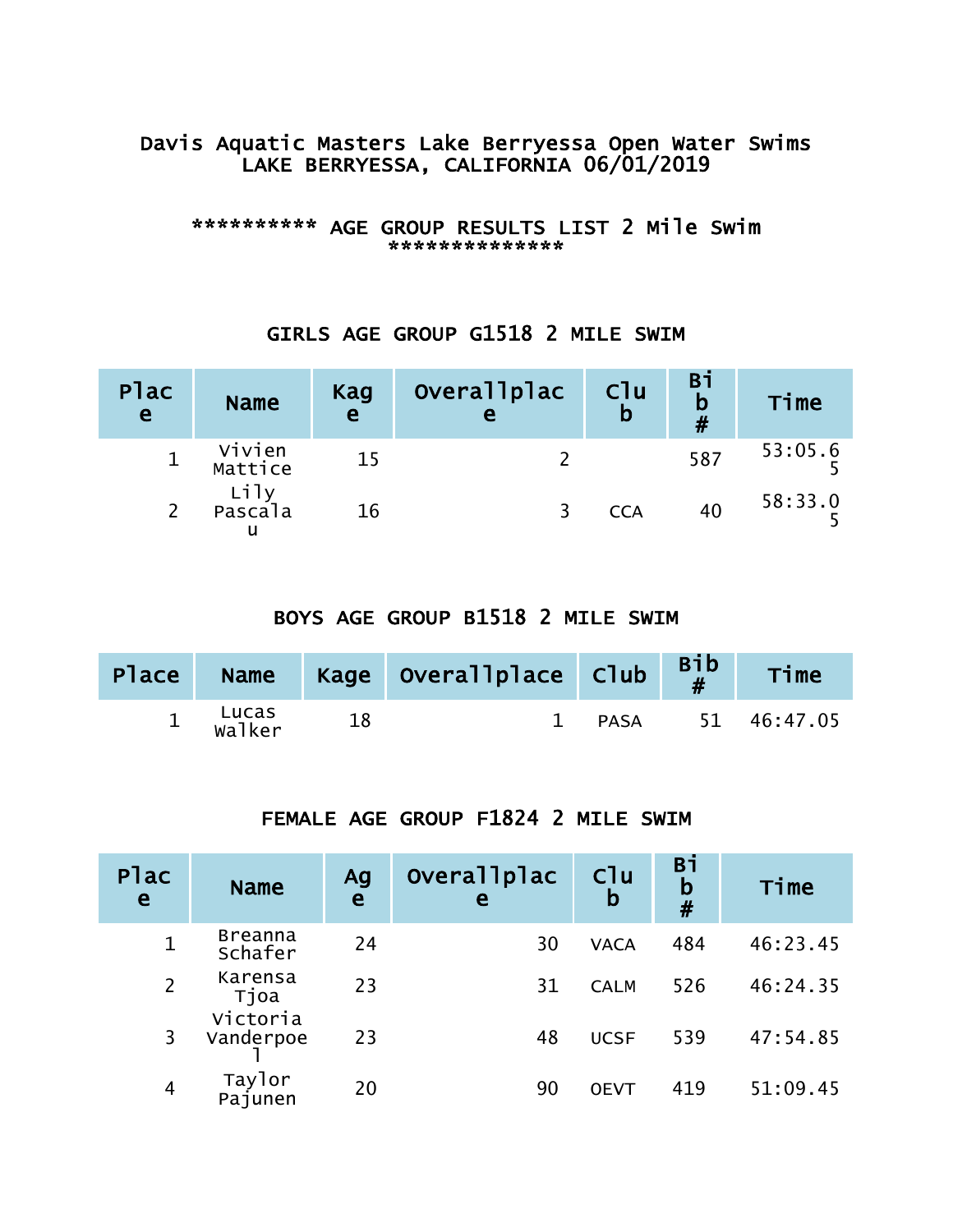| 5              | Isabelle<br>Couch  | 19 | 130 | <b>UC38</b> | 150 | 54:44.25  |
|----------------|--------------------|----|-----|-------------|-----|-----------|
| 6              | Alyse<br>Lodigiani | 19 | 180 | <b>DAM</b>  | 348 | 58:51.75  |
| $\overline{7}$ | Emma<br>Godfrey    | 20 | 224 | <b>OEVT</b> | 234 | 1:03:55.2 |
| 8              | Blayney<br>Adamson | 18 | 262 | <b>OEVT</b> | 55  | 1:12:10.7 |

### MALE AGE GROUP M1824 2 MILE SWIM

| <b>Plac</b><br>e | <b>Name</b>           | Ag<br>e | Overallplac<br>e | C1u<br>b    | Bi<br>$\mathbf b$<br># | Time    |
|------------------|-----------------------|---------|------------------|-------------|------------------------|---------|
|                  | Joby<br>Bernstei<br>n | 24      | 5                | <b>TOC</b>  | 96                     | 41:49.1 |
| $\overline{2}$   | Mark<br>Samet         | 24      | 111              | <b>TSUN</b> | 576                    | 52:55.9 |
| 3                | Michael<br>Magee      | 24      | 167              | <b>OEVT</b> | 355                    | 58:01.8 |

### FEMALE AGE GROUP F2529 2 MILE SWIM

| Plac<br>e      | <b>Name</b>         | Ag<br>e | Overallplac<br>е | C <sub>1</sub> u<br>b | Bi<br>$\mathsf b$<br># | Time     |
|----------------|---------------------|---------|------------------|-----------------------|------------------------|----------|
| $\mathbf{1}$   | Allison<br>Arnold   | 27      | 7                | <b>TOC</b>            | 71                     | 42:22.30 |
| $\overline{2}$ | Mackenzie<br>Leake  | 26      | 11               | <b>STAN</b>           | 331                    | 43:08.95 |
| $\overline{3}$ | Lillybell<br>e Deer | 26      | 54               | <b>DAM</b>            | 177                    | 48:12.10 |
| $\overline{4}$ | Elyssa<br>Pedote    | 26      | 57               | <b>TOC</b>            | 423                    | 48:23.75 |
| 5              | Christine<br>01son  | 29      | 74               | <b>TOC</b>            | 411                    | 49:40.00 |
| 6              | Alexa<br>Danner     | 28      | 100              | <b>DAM</b>            | 166                    | 52:01.40 |
| $\overline{7}$ | Jennifer<br>Mohn    | 28      | 102              | <b>DAM</b>            | 387                    | 52:06.45 |
| 8              | Tiffany             | 25      | 103              | <b>TOC</b>            | 513                    | 52:15.35 |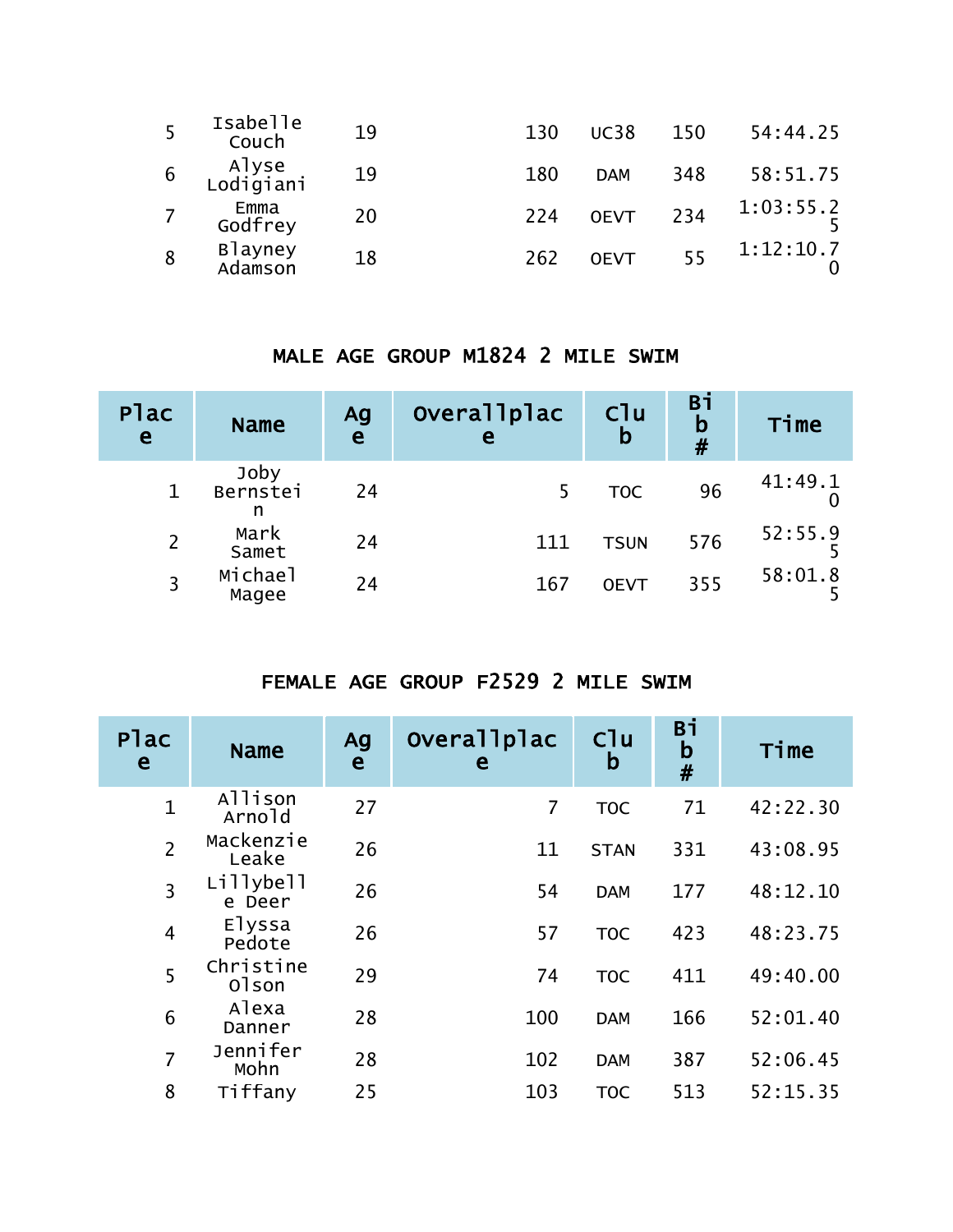|    | Sudarma                   |    |     |             |     |                |
|----|---------------------------|----|-----|-------------|-----|----------------|
| 9  | Dana<br>Macabales         | 28 | 141 | <b>CGM</b>  | 352 | 55:40.95       |
| 10 | Camila<br>Almeida<br>De A | 25 | 153 | <b>UC38</b> | 62  | 56:43.75       |
| 11 | Sarah<br>Crocker          | 25 | 177 | <b>OEVT</b> | 153 | 58:31.10       |
| 12 | Katherine<br>Fisher       | 29 | 183 | <b>JAMM</b> | 209 | 59:04.15       |
| 13 | <b>Bianca</b><br>Taylor   | 29 | 184 | <b>UCSF</b> | 519 | 59:04.55       |
| 14 | Katie<br>Parissent        | 29 | 201 | <b>PCCM</b> | 421 | 1:02:01.3<br>5 |
| 15 | Kelly<br>Abdon            | 29 | 217 | <b>OEVT</b> | 53  | 1:03:20.3<br>5 |

## MALE AGE GROUP M2529 2 MILE SWIM

| Plac<br>e      | <b>Name</b>                | Ag<br>e | Overallplac<br>e | Cl <sub>u</sub><br>b | Вi<br>b<br># | Time     |
|----------------|----------------------------|---------|------------------|----------------------|--------------|----------|
| $\mathbf{1}$   | Andrew<br>Cosgarea         | 27      | $\mathbf{1}$     | <b>TOC</b>           | 148          | 40:08.90 |
| $\overline{2}$ | Mazen<br>Aziz              | 29      | 8                | <b>TOC</b>           | 75           | 42:31.95 |
| 3              | Marc<br><b>Blumberg</b>    | 26      | 9                | <b>DAM</b>           | 102          | 42:33.50 |
| 4              | Jan<br>Stepinski           | 28      | 10               | <b>STAN</b>          | 508          | 42:49.40 |
| 5              | Matt<br>Korman             | 27      | 21               | <b>TOC</b>           | 317          | 45:26.85 |
| 6              | Bryan<br>Pestone           | 29      | 42               | <b>SRM</b>           | 427          | 47:09.85 |
| $\overline{7}$ | Harrison<br>Tingler        | 27      | 45               | <b>TOC</b>           | 525          | 47:46.70 |
| 8              | Christoph<br>e<br>Ferguson | 29      | 60               | <b>TOC</b>           | 591          | 48:29.90 |
| 9              | Andrew<br>Packer           | 25      | 65               | <b>SCSC</b>          | 417          | 48:59.75 |
| 10             | Pau1<br>Barta              | 27      | 97               | <b>UC38</b>          | 85           | 51:59.65 |
| 11             | Michael                    | 27      | 98               | <b>MVM</b>           | 523          | 52:00.85 |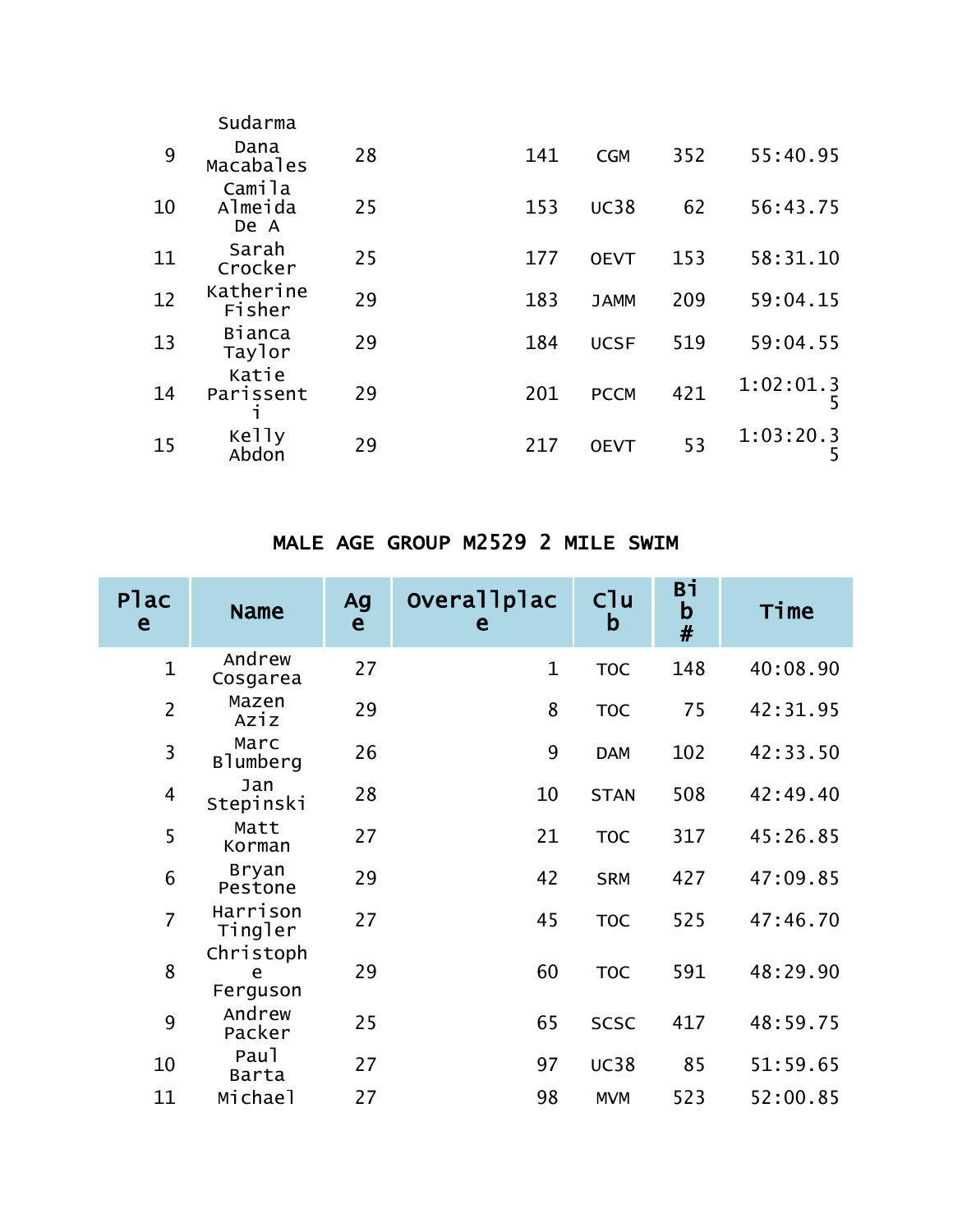|    | Thomas                     |    |     |             |     |           |
|----|----------------------------|----|-----|-------------|-----|-----------|
| 12 | Caspar<br>Donnison         |    | 232 | <b>OEVT</b> | 188 | 1:04:54.0 |
| 13 | Richard<br><b>Snelling</b> | 28 | 260 | <b>JAMM</b> | 499 | 1:11:10.7 |

#### FEMALE AGE GROUP F3034 2 MILE SWIM

| Plac<br>e      | <b>Name</b>              | Ag<br>e | Overallplac<br>e | Cl <sub>u</sub><br>$\mathsf b$ | Вi<br>$\mathbf b$<br># | Time                        |
|----------------|--------------------------|---------|------------------|--------------------------------|------------------------|-----------------------------|
| $\mathbf{1}$   | Lindsay<br>Gaudinie<br>r | 30      | 18               | <b>WCM</b>                     | 221                    | 44:39.45                    |
| $\overline{2}$ | Katherin<br>e Yang       | 33      | 33               | <b>ECAM</b>                    | 573                    | 46:26.45                    |
| 3              | Jing Li                  | 31      | 41               | <b>SMM</b>                     | 343                    | 47:05.80                    |
| $\overline{4}$ | Nicole<br>Taheri         | 34      | 52               | <b>PRES</b>                    | 516                    | 48:05.60                    |
| 5              | Shannon<br>Hackett       | 33      | 76               | <b>TOC</b>                     | 247                    | 50:04.35                    |
| 6              | Amanda<br>Culpeppe       | 30      | 149              | <b>DAM</b>                     | 159                    | 56:10.20                    |
| $\overline{7}$ | Lindsey<br>Curley        | 31      | 151              | <b>DAM</b>                     | 160                    | 56:14.30                    |
| 8              | Regina<br>San<br>Diego   | 33      | 253              | <b>WCM</b>                     | 480                    | 1:09:11.1<br>$\overline{0}$ |
| 9              | Amelia<br>Rosenman       | 33      | 264              | <b>NBA</b>                     | 470                    | 1:12:49.1<br>5              |
| 10             | Edith<br>Hannigan        | 32      | 266              | <b>DAM</b>                     | 253                    | 1:13:52.0<br>5              |

### MALE AGE GROUP M3034 2 MILE SWIM

| <b>Plac</b><br>$\mathbf{e}$ | <b>Name</b>         | Ag<br>$\mathbf{e}$ | Overallplac Clu |            | Bi<br>b | <b>Time</b> |
|-----------------------------|---------------------|--------------------|-----------------|------------|---------|-------------|
|                             | Chad La<br>Tourette | 31                 |                 | <b>TOC</b> | 321     | 40:11.05    |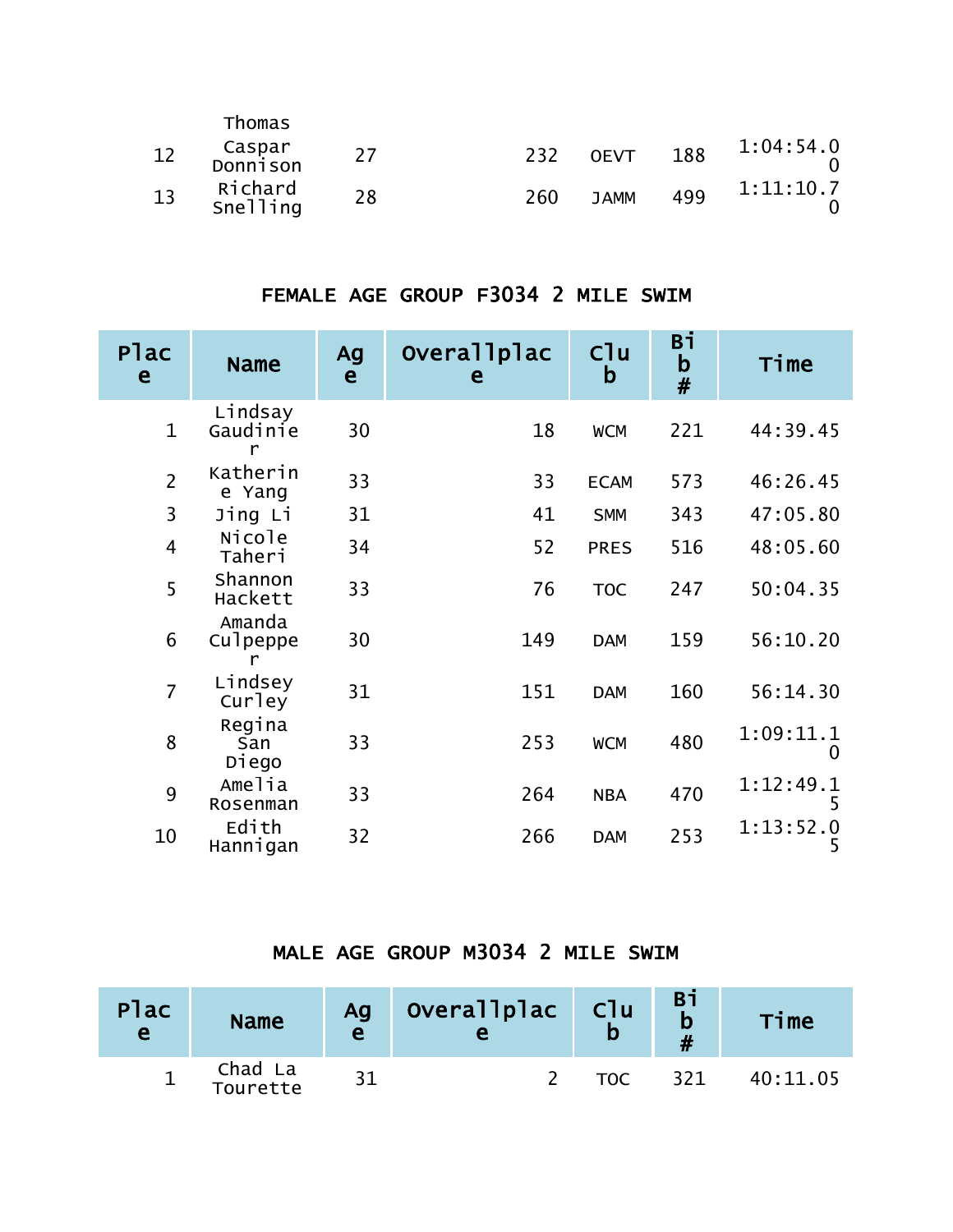| $\overline{2}$ | <b>Blake</b><br>wheale    | 33 | 13  | <b>TOC</b>  | 589 | 43:42.05                      |
|----------------|---------------------------|----|-----|-------------|-----|-------------------------------|
| 3              | Matthew<br>Talmadge       | 30 | 24  | <b>TOC</b>  | 517 | 45:38.05                      |
| $\overline{4}$ | Christoph<br>e Whaley     | 34 | 25  | <b>ECAM</b> | 560 | 45:45.10                      |
| 5              | John<br>Piirainen         | 30 | 26  | <b>TOC</b>  | 434 | 45:57.30                      |
| 6              | Jack<br>Calhoun           | 30 | 34  | <b>CRUZ</b> | 127 | 46:38.25                      |
| $\overline{7}$ | Chris<br>Hughes           | 34 | 37  | <b>NBA</b>  | 278 | 46:45.35                      |
| 8              | David Law                 | 34 | 93  | <b>MAM</b>  | 329 | 51:42.15                      |
| 9              | <b>Brett</b><br>King      | 32 | 106 | <b>DAM</b>  | 595 | 52:29.10                      |
| 10             | Travis<br><b>Bickham</b>  | 31 | 115 | <b>TOC</b>  | 98  | 53:33.20                      |
| 11             | Christoph<br>e Lee        | 33 | 125 | <b>DAM</b>  | 580 | 54:19.15                      |
| 12             | Jared<br>Goble            | 34 | 210 | <b>SRM</b>  | 233 | 1:02:50.0<br>5                |
| 13             | <b>Brandon</b><br>Merritt | 32 | 214 | <b>DAM</b>  | 379 | 1:03:10.3<br>0                |
| 14             | Nicholas<br>Pollaro       | 32 | 254 | <b>NVM</b>  | 439 | 1:09:18.4<br>$\boldsymbol{0}$ |
|                |                           |    |     |             |     |                               |

## FEMALE AGE GROUP F3539 2 MILE SWIM

| Plac<br>e      | <b>Name</b>              | Ag<br>e | Overallplac<br>е | C <sub>1</sub> u<br>b | Bi<br>$\mathbf b$<br># | Time      |
|----------------|--------------------------|---------|------------------|-----------------------|------------------------|-----------|
| $\mathbf{1}$   | Stephanie<br>Curtis      | 37      | 67               | <b>SAC</b>            | 163                    | 49:03.25  |
| $\overline{2}$ | Kimberly<br>Almeida      | 39      | 78               | <b>ECAM</b>           | 61                     | 50:08.95  |
| $\overline{3}$ | Helene<br>Nehrebeck      | 39      | 114              | <b>DAM</b>            | 400                    | 53:18.15  |
| $\overline{4}$ | Jennie<br>Lane           | 38      | 129              | <b>DAM</b>            | 324                    | 54:32.75  |
| 5              | Sarah<br>Groskopf        | 39      | 148              | <b>TVM</b>            | 242                    | 56:05.15  |
| 6              | Tunisia<br><b>Batzer</b> | 36      | 188              | <b>VACA</b>           | 87                     | 59:45.85  |
| 7              | Monica                   | 37      | 203              | <b>CRUZ</b>           | 583                    | 1:02:10.6 |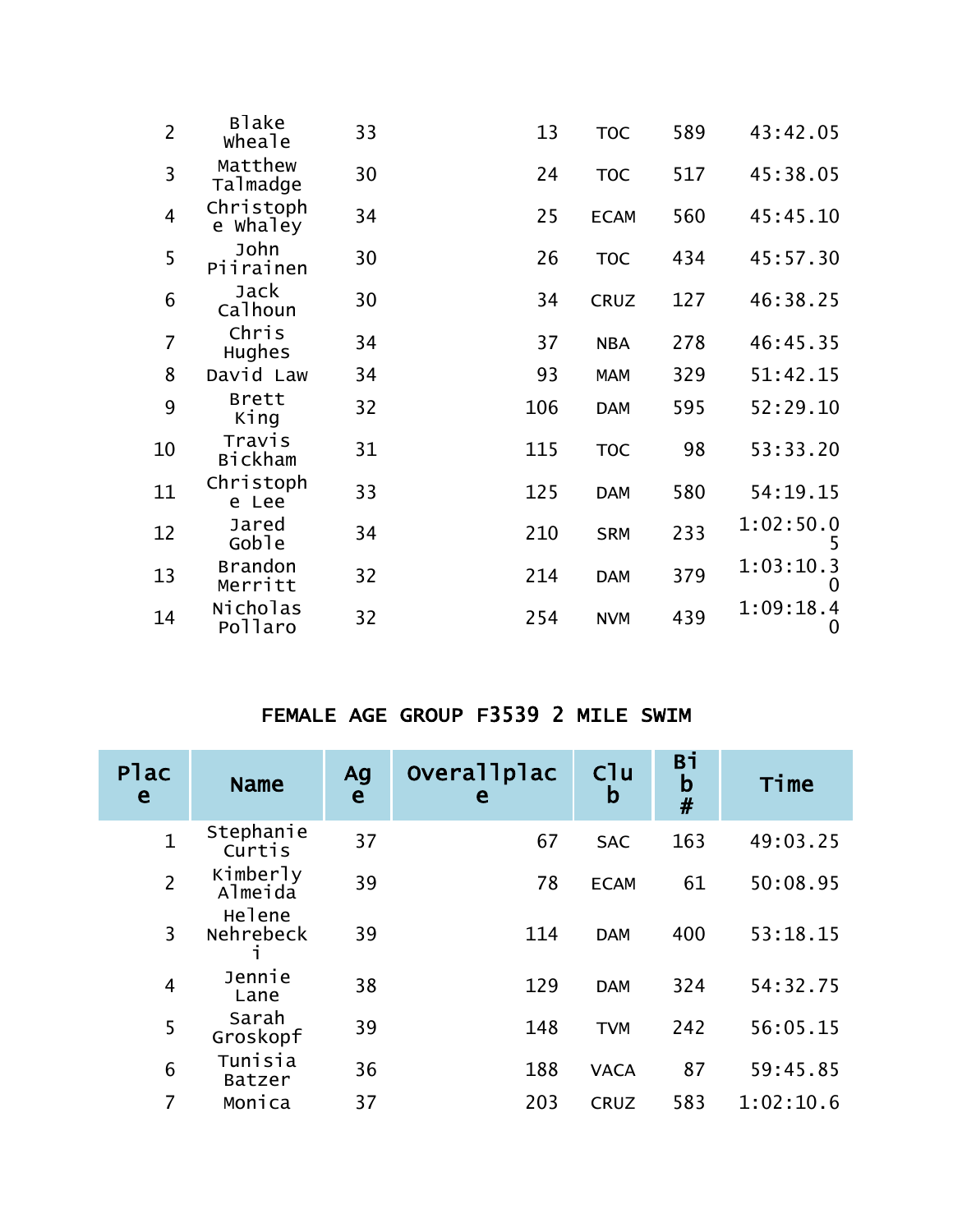|    | Carney                       |    |     |             |     |           |
|----|------------------------------|----|-----|-------------|-----|-----------|
| 8  | Melissa<br>Kegler            | 37 | 219 | <b>PSM</b>  | 626 | 1:03:25.2 |
| 9  | Jennifer<br>Ramos            | 36 | 258 | <b>VACA</b> | 451 | 1:10:13.9 |
| 10 | Esther<br>Rincon             | 38 | 268 | <b>DAM</b>  | 460 | 1:13:55.1 |
| 11 | Catherine<br><b>Brinkley</b> | 37 | 269 | <b>UC38</b> | 116 | 1:14:02.0 |

#### MALE AGE GROUP M3539 2 MILE SWIM

| Plac<br>e      | <b>Name</b>                 | Ag<br>e | Overallplac<br>e | C1u<br>b    | Bi<br>$\mathbf b$<br># | Time                        |
|----------------|-----------------------------|---------|------------------|-------------|------------------------|-----------------------------|
| $\mathbf{1}$   | Quinn<br>Fitzgeral          | 36      | 12               |             | 634                    | 43:39.95                    |
| $\overline{2}$ | Matt<br>Roper               | 38      | 20               | <b>DAM</b>  | 469                    | 45:06.05                    |
| 3              | Jamie<br>Treacy             | 39      | 75               | <b>TEME</b> | 529                    | 50:01.75                    |
| $\overline{4}$ | Daniel<br>Paglio            | 37      | 86               | <b>SERC</b> | 418                    | 50:33.65                    |
| 5              | James<br>Mayfield           | 36      | 92               | <b>AAM</b>  | 367                    | 51:39.35                    |
| 6              | Craig<br>Gawlick            | 38      | 95               | <b>NAMI</b> | 222                    | 51:47.45                    |
| $\overline{7}$ | Vincent<br>Accurso          | 35      | 107              | <b>TOC</b>  | 54                     | 52:30.90                    |
| 8              | John<br>wilson              | 38      | 131              | <b>WAVM</b> | 599                    | 54:48.40                    |
| 9              | Scott<br>Saylor             | 39      | 133              | <b>USF</b>  | 482                    | 54:51.35                    |
| 10             | Adam<br>Rumack              | 37      | 157              | <b>OJAI</b> | 475                    | 57:17.20                    |
| 11             | Jimmy<br>Song               | 36      | 163              | <b>MEMO</b> | 503                    | 57:45.70                    |
| 12             | Ignacio<br>Castano-<br>Agua | 39      | 207              | <b>DAM</b>  | 133                    | 1:02:28.3<br>$\overline{0}$ |

FEMALE AGE GROUP F4044 2 MILE SWIM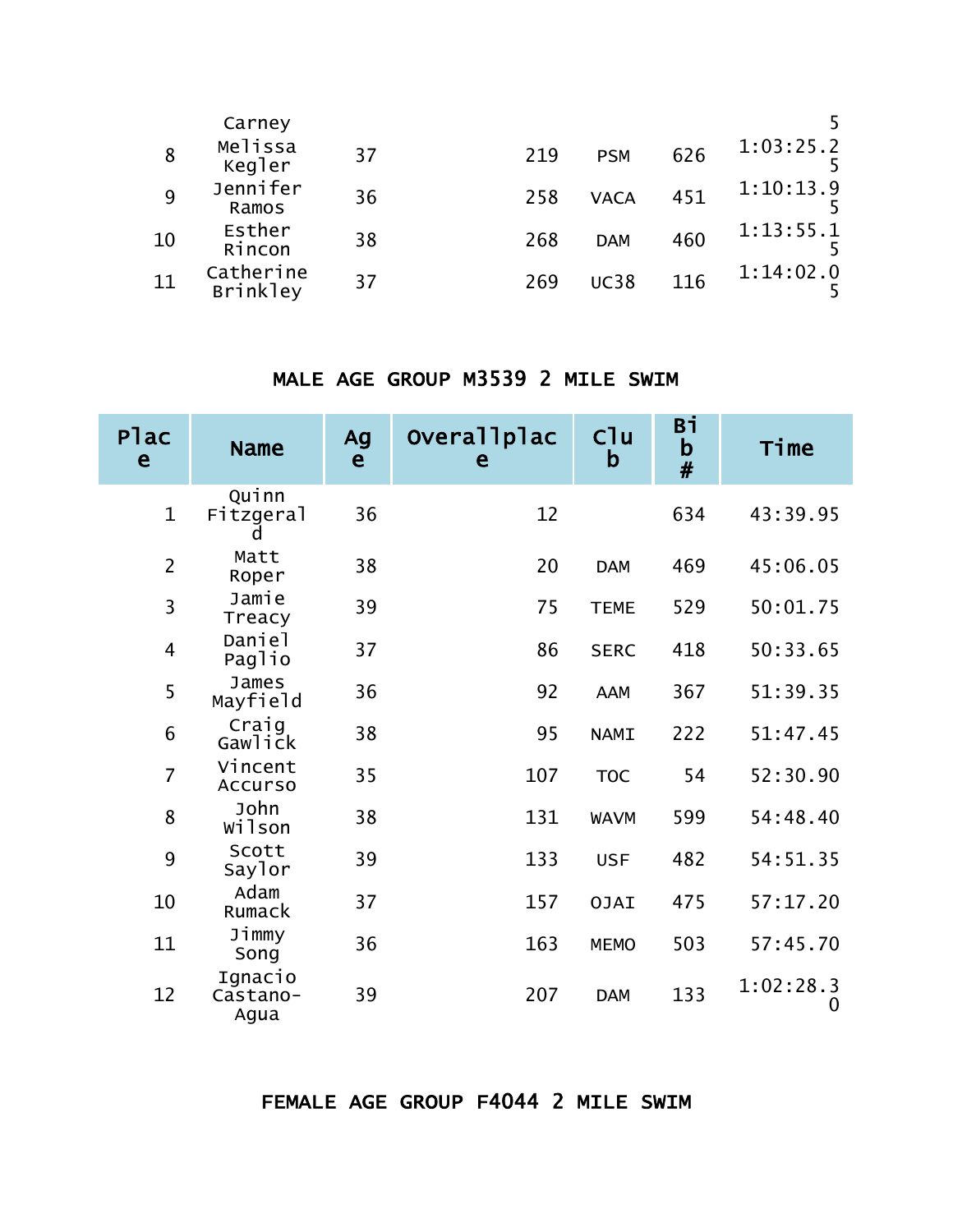| Plac<br>e      | <b>Name</b>               | Ag<br>e | Overallplac<br>e | C1u<br>b    | Bi<br>$\mathbf b$<br># | Time           |
|----------------|---------------------------|---------|------------------|-------------|------------------------|----------------|
| $\mathbf{1}$   | Tesla<br>Profumo          | 42      | 22               | <b>CRUZ</b> | 445                    | 45:35.20       |
| $\overline{2}$ | Karen<br>Schultz          | 40      | 44               | <b>SBM</b>  | 487                    | 47:43.70       |
| 3              | Andee<br>Be <sub>11</sub> | 44      | 49               | <b>DAM</b>  | 90                     | 47:55.95       |
| $\overline{4}$ | Amy<br>Fischer            | 44      | 66               | <b>CLOV</b> | 208                    | 49:02.40       |
| 5              | Eve<br>Maidenber<br>q     | 43      | 69               | <b>CVMM</b> | 357                    | 49:18.05       |
| 6              | Michelle<br>Rowe          | 42      | 71               | <b>TVM</b>  | 474                    | 49:24.20       |
| $\overline{7}$ | Kristen<br>wilson         | 40      | 121              | <b>UC38</b> | 565                    | 53:52.95       |
| 8              | Danielle<br>Lipski        | 44      | 137              | <b>ASCP</b> | 346                    | 55:21.85       |
| 9              | Melanie<br>Gentles        | 42      | 138              | <b>DAM</b>  | 226                    | 55:29.60       |
| 10             | Joyce<br>Leary            | 43      | 140              | <b>ARM</b>  | 332                    | 55:37.65       |
| 11             | Loa Ortiz                 | 43      | 156              | <b>TEME</b> | 414                    | 56:58.90       |
| 12             | Stacey<br><b>Brezing</b>  | 40      | 159              | <b>DAM</b>  | 115                    | 57:30.80       |
| 13             | Dana<br>Rayfield          | 40      | 195              | <b>OEVT</b> | 454                    | 1:00:38.4<br>5 |
| 14             | Eleanor<br>Nowak          | 40      | 205              | <b>VACA</b> | 407                    | 1:02:18.1<br>5 |
| 15             | Corey<br>Miller           | 41      | 263              | <b>OEVT</b> | 381                    | 1:12:19.4<br>5 |

## MALE AGE GROUP M4044 2 MILE SWIM

| Plac<br>$\mathbf{e}$ | <b>Name</b>      | Ag<br>e | Overallplac | <b>C</b> lu<br>$\mathbf b$ | Bi<br>$\mathbf b$<br># | Time     |
|----------------------|------------------|---------|-------------|----------------------------|------------------------|----------|
|                      | Trevor<br>Gillis | 44      | ર           | LAMV                       | 230                    | 40:36.00 |
|                      | Matt<br>Miller   | 42      | 6           | <b>OREG</b>                | 382                    | 42:13.65 |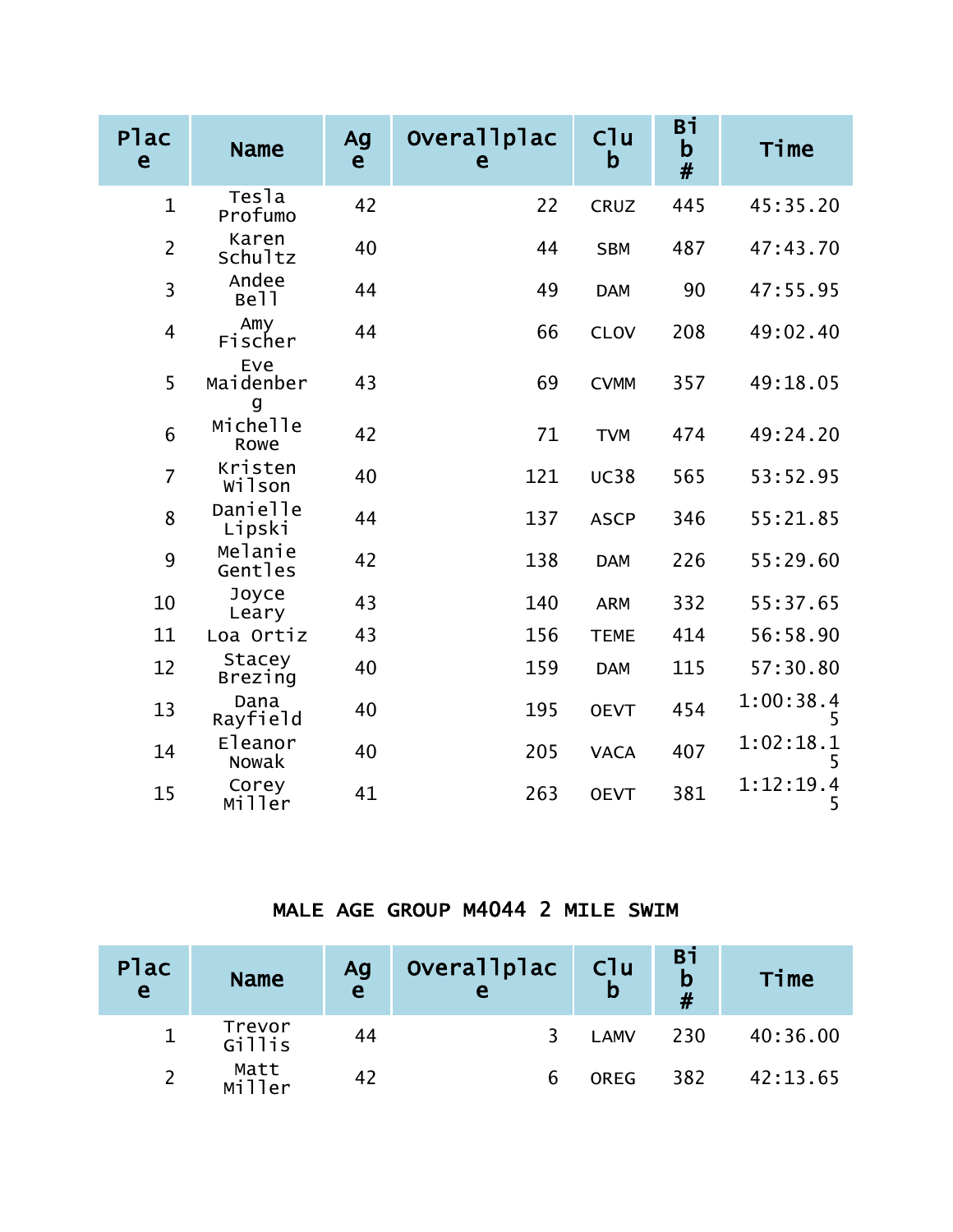| 3              | Brian<br><b>Bolz</b>      | 42 | 40  | <b>DAM</b>  | 105 | 47:04.25       |
|----------------|---------------------------|----|-----|-------------|-----|----------------|
| $\overline{4}$ | Nicholas<br>Hanley        | 40 | 70  | <b>VACA</b> | 252 | 49:20.55       |
| 5              | Curtis<br><b>Brennan</b>  | 41 | 77  | <b>WCM</b>  | 113 | 50:05.50       |
| 6              | Spencer<br>Fine           | 44 | 122 | <b>UC38</b> | 207 | 53:54.75       |
| $\overline{7}$ | Michael<br>Kellenbac<br>k | 44 | 142 | <b>TEME</b> | 305 | 55:52.55       |
| 8              | Matthew<br>Johnson        | 42 | 170 | <b>UC38</b> | 295 | 58:15.30       |
| 9              | Jeffrey<br>Housman        | 43 | 178 | <b>ECYM</b> | 577 | 58:32.80       |
| 10             | Kevin<br>Waterson         | 40 | 190 | <b>DAM</b>  | 553 | 1:00:06.4<br>5 |
| 11             | Jason<br>Ballow           | 41 | 228 | <b>LTNB</b> | 80  | 1:04:28.6<br>O |
| 12             | Jon<br>Lucchese           | 43 | 230 | <b>WCM</b>  | 636 | 1:04:44.2<br>5 |
| 13             | Trenton<br>Diehl          | 41 | 255 | <b>UC38</b> | 184 | 1:09:33.4<br>5 |
|                |                           |    |     |             |     |                |

# FEMALE AGE GROUP F4549 2 MILE SWIM

| Plac<br>e      | <b>Name</b>              | Ag<br>e | Overallplac<br>e | C1u<br>b    | Вi<br>$\mathbf b$<br># | Time           |
|----------------|--------------------------|---------|------------------|-------------|------------------------|----------------|
| $\mathbf 1$    | Stephanie<br>Denison     | 49      | 87               | <b>DAM</b>  | 179                    | 50:52.65       |
| $\overline{2}$ | Beccah<br>Rothschil<br>d | 46      | 99               | <b>MAM</b>  | 473                    | 52:01.05       |
| 3              | Elizabeth<br>Kooy        | 48      | 152              | <b>MVM</b>  | 316                    | 56:29.20       |
| $\overline{4}$ | Aimee<br>Tannehill       | 46      | 161              | <b>DAM</b>  | 518                    | 57:41.95       |
| 5              | Colleen<br>Darling       | 45      | 200              | <b>WCM</b>  | 167                    | 1:01:46.6      |
| 6              | Susan<br>Kahlert         | 48      | 213              | <b>PCCM</b> | 301                    | 1:03:04.6<br>U |
| $\overline{7}$ | Ann<br>Michel<br>Ongerth | 45      | 216              | <b>WCM</b>  | 412                    | 1:03:20.1<br>5 |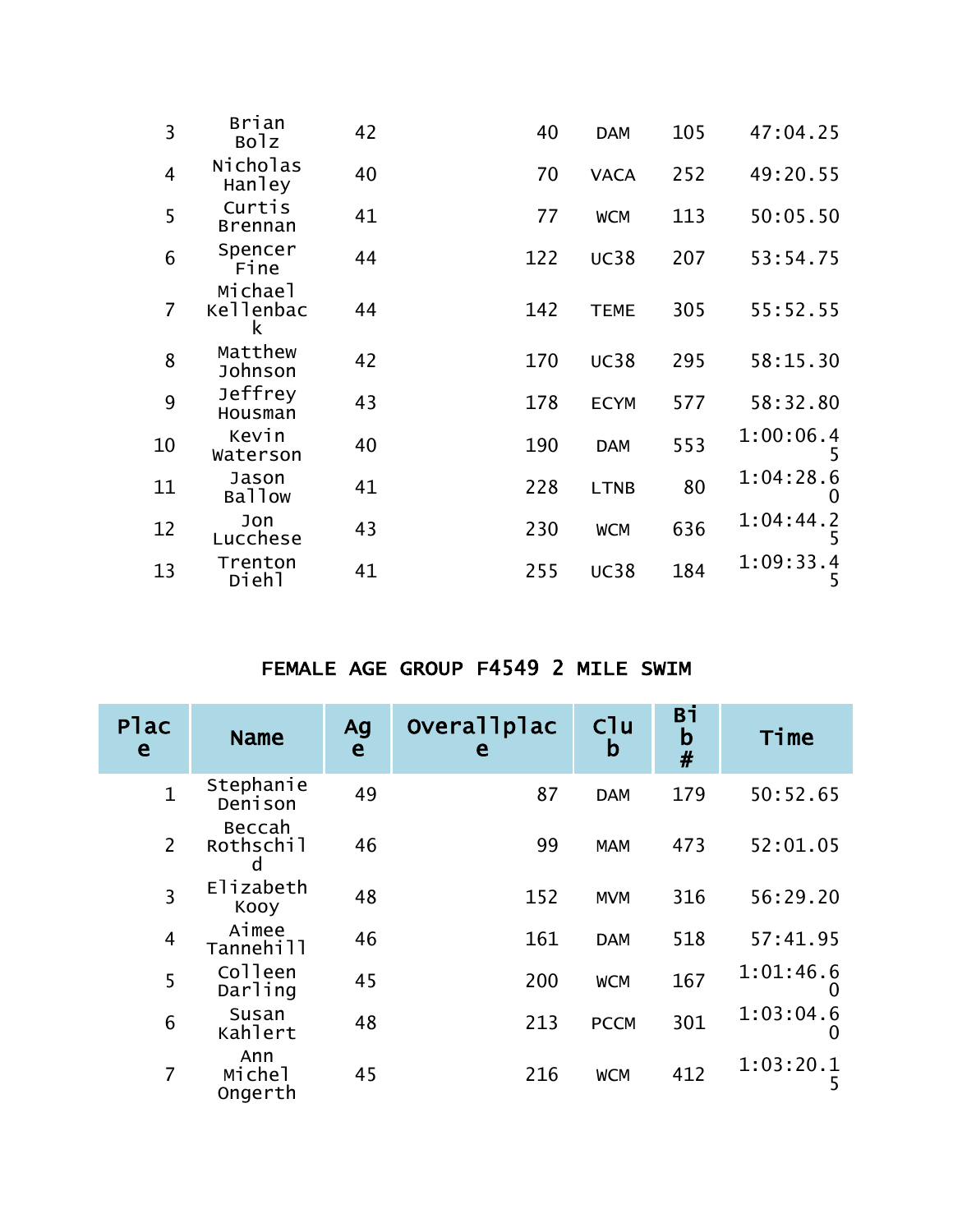| 8  | Teresa<br>wall-Cyb | 45 | 221 | <b>SMM</b>  | 550 | 1:03:51.6 |
|----|--------------------|----|-----|-------------|-----|-----------|
| 9  | Patti<br>Philpott  | 49 | 231 | <b>TCAM</b> | 431 | 1:04:52.3 |
| 10 | Kelly<br>Stynes    | 48 | 239 | <b>WCM</b>  | 512 | 1:05:45.3 |
| 11 | Sherry<br>Blunk    | 46 | 286 | <b>DAM</b>  | 103 | 1:34:49.4 |

#### MALE AGE GROUP M4549 2 MILE SWIM

| Plac<br>e               | <b>Name</b>                     | Ag<br>e | <b>Overallpla</b><br>ce | C1u<br>$\mathbf b$ | Bi<br>$\mathbf b$<br># | Time           |
|-------------------------|---------------------------------|---------|-------------------------|--------------------|------------------------|----------------|
| $\mathbf{1}$            | Nico<br>Ghilardi                | 49      | 16                      | <b>SMM</b>         | 228                    | 44:00.00       |
| $\overline{2}$          | Kostas<br>Sarrigeorg<br>า ป     | 45      | 23                      | <b>SUNY</b>        | 481                    | 45:37.05       |
| $\overline{3}$          | Dean<br>Atchison                | 48      | 32                      | <b>MEMO</b>        | 632                    | 46:24.35       |
| $\overline{\mathbf{4}}$ | Michael<br>Guirl                | 48      | 56                      | <b>MOST</b>        | 245                    | 48:14.65       |
| 5                       | Toney<br>Sebra                  | 46      | 79                      | <b>OEVT</b>        | 489                    | 50:13.15       |
| 6                       | Todd<br>Virkus                  | 48      | 80                      | <b>ASCP</b>        | 545                    | 50:13.80       |
| $\overline{7}$          | Ed<br>Monterrubi<br>$\mathbf 0$ | 47      | 85                      | <b>OAM</b>         | 389                    | 50:32.40       |
| 8                       | Joe<br>Madigan                  | 46      | 89                      | <b>NCA</b>         | 353                    | 51:05.55       |
| 9                       | Terrance<br>Crowley             | 48      | 120                     | <b>WINE</b>        | 157                    | 53:46.75       |
| 10                      | Preston<br>Morgan               | 47      | 124                     | <b>DAM</b>         | 390                    | 54:08.20       |
| 11                      | Samy<br>Hotimsky                | 45      | 164                     | <b>SCSC</b>        | 277                    | 57:58.95       |
| 12                      | Don Low                         | 48      | 181                     | <b>NCA</b>         | 350                    | 58:57.60       |
| 13                      | Arunde <sub>1</sub><br>Burrell  | 48      | 194                     | <b>TNS</b>         | 126                    | 1:00:35.3<br>0 |
| 14                      | John<br>Adamson                 | 48      | 197                     | <b>WAVM</b>        | 56                     | 1:00:43.0<br>0 |
| 15                      | Joe Karp                        | 46      | 233                     | <b>SMM</b>         | 304                    | 1:04:56.9<br>5 |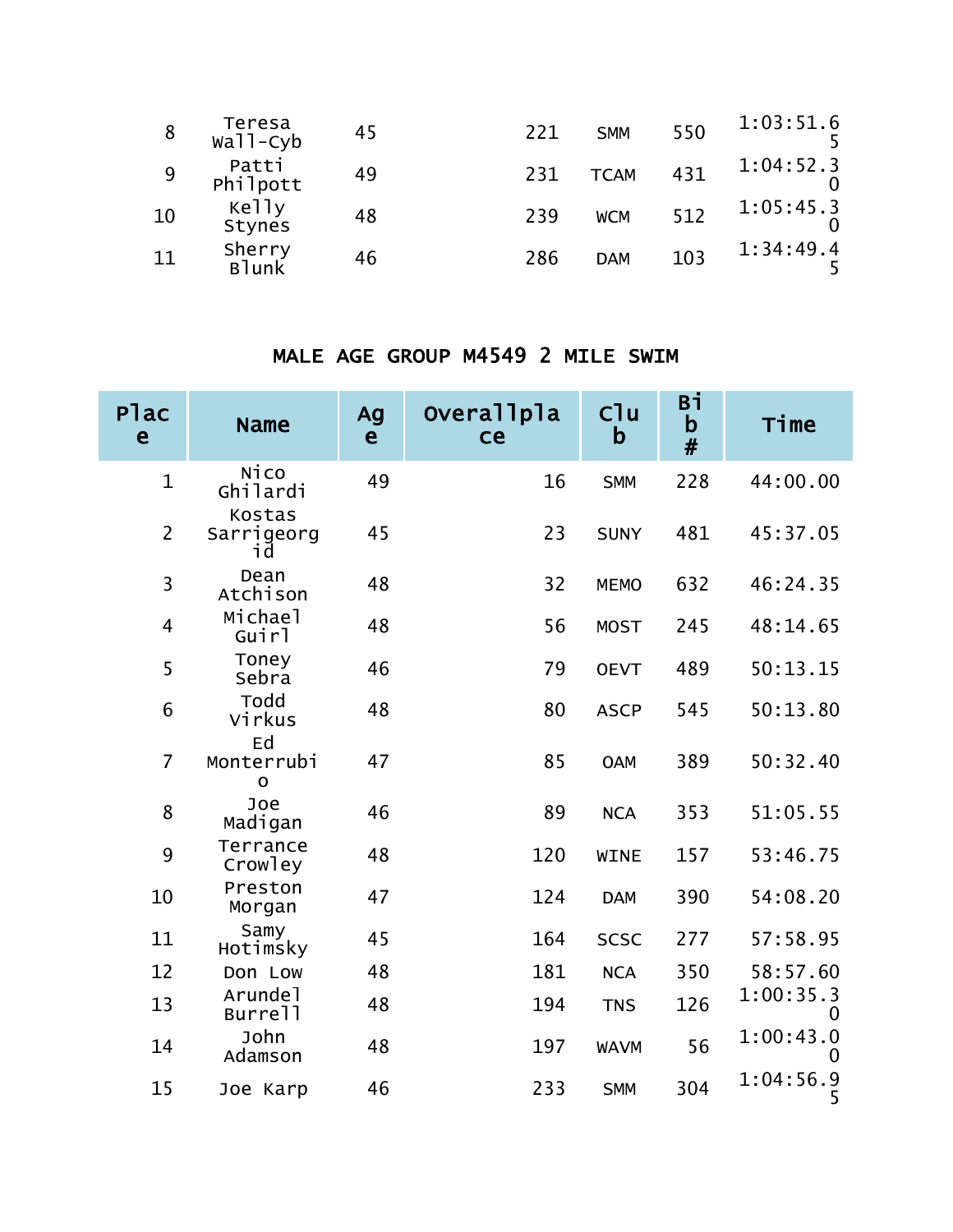|  | 16 Verne Ball 49 |  |  |  |  | 251 ASCP 79 <sup>1:09:03.5</sup> |
|--|------------------|--|--|--|--|----------------------------------|
|--|------------------|--|--|--|--|----------------------------------|

#### FEMALE AGE GROUP F5054 2 MILE SWIM

| Plac<br>e               | <b>Name</b>               | Ag<br>e | Overallplac<br>e | C1u<br>b         | Bi<br>$\mathbf b$<br># | Time                      |
|-------------------------|---------------------------|---------|------------------|------------------|------------------------|---------------------------|
| $\mathbf{1}$            | Janice<br>Curtin          | 52      | 46               | <b>SMST</b>      | 162                    | 47:48.05                  |
| $\overline{2}$          | Cynthia<br>Hertzer        | 50      | 68               | <b>CRUZ</b>      | 269                    | 49:17.20                  |
| 3                       | Laureen<br>Welting        | 54      | 72               | <b>TOC</b>       | 557                    | 49:26.65                  |
| $\overline{\mathbf{4}}$ | Ginger<br>Leacox          | 50      | 73               | <b>DAM</b>       | 330                    | 49:33.65                  |
| 5                       | Laura<br>Legros           | 52      | 96               | <b>MELO</b>      | 336                    | 51:52.00                  |
| 6                       | Jenny<br>Feix             | 50      | 132              | <b>SMM</b>       | 203                    | 54:49.10                  |
| $\overline{7}$          | Vicki<br>Shu              | 51      | 136              | <b>MEMO</b>      | 494                    | 55:20.25                  |
| 8                       | Michele<br>Ignoffo        | 50      | 204              | <b>CRUZ</b>      | 280                    | 1:02:17.3<br>$\mathbf{U}$ |
| 9                       | Karen<br>Charney          | 50      | 212              | <b>DAM</b>       | 138                    | 1:02:58.9<br>5            |
| 10                      | Tina<br>Voight            | 50      | 218              | <b>MEMO</b>      | 596                    | 1:03:25.2<br>0            |
| 11                      | Lisa<br>Goldman           | 51      | 225              | <b>SMM</b>       | 235                    | 1:03:55.8<br>5            |
| 12                      | Edie<br>Chang             | 51      | 236              | <b>SACM</b><br>A | 136                    | 1:05:17.3<br>$\mathbf{0}$ |
| 13                      | Christin<br>a Kossa       | 53      | 237              | <b>RPM</b>       | 318                    | 1:05:34.1<br>5            |
| 14                      | Kimberly<br>Jorgense<br>n | 51      | 238              | <b>SACM</b><br>A | 300                    | 1:05:45.0<br>5            |
| 15                      | Heidi<br>Skrzypek         | 51      | 241              | <b>ROCK</b>      | 496                    | 1:05:57.4<br>5            |
| 16                      | Cameron<br>Sullivan       | 51      | 244              | <b>TVM</b>       | 514                    | 1:07:18.2<br>$\mathbf{0}$ |
| 17                      | Kimberle<br>У<br>0'Keefe  | 54      | 257              | <b>MEMO</b>      | 409                    | 1:09:54.9<br>5            |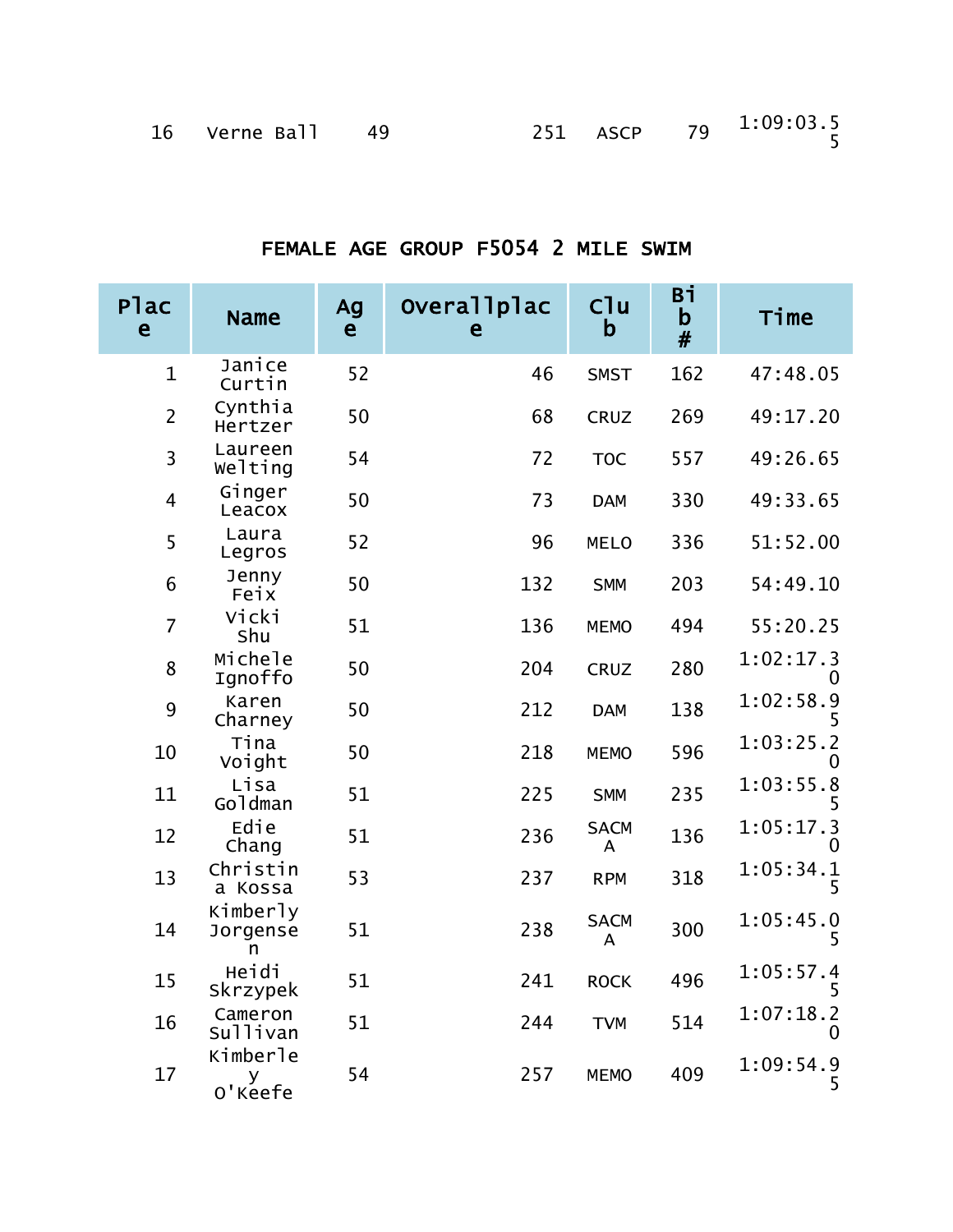| 18 | Joanneke<br>Verschuu<br>r | 54 | 259 | <b>MAM</b>  | 541 | 1:10:28.3 |
|----|---------------------------|----|-----|-------------|-----|-----------|
| 19 | Karen<br>Sheehy           | 51 | 267 | <b>VACA</b> | 491 | 1:13:53.2 |
| 20 | Florence<br>Jolif         | 50 | 275 | <b>LNRS</b> | 297 | 1:17:20.1 |
| 21 | Yuko<br>Steph<br>Matsuda  | 53 | 279 | <b>EBAT</b> | 364 | 1:19:43.5 |
| 22 | Rebecca<br>Olivera        | 50 | 287 | <b>EBAT</b> | 410 | 1:49:41.0 |

#### MALE AGE GROUP M5054 2 MILE SWIM

| Plac<br>e      | <b>Name</b>                 | Ag<br>e | Overallplac<br>e | C <sup>1</sup> u<br>b | Bi<br>$\mathbf b$<br># | Time           |
|----------------|-----------------------------|---------|------------------|-----------------------|------------------------|----------------|
| $\mathbf{1}$   | Jorge<br>Angel              | 52      | 19               | <b>TVM</b>            | 67                     | 44:41.65       |
| $\overline{2}$ | Todd Arris                  | 54      | 27               | <b>TOC</b>            | 72                     | 45:59.65       |
| 3              | David<br>Lederman           | 53      | 35               | <b>CRUZ</b>           | 579                    | 46:40.20       |
| 4              | Chris Bond                  | 52      | 36               | <b>MAM</b>            | 107                    | 46:45.30       |
| 5              | Kurt Oeler                  | 53      | 39               | <b>TOC</b>            | 408                    | 47:01.35       |
| 6              | Perry<br>Klebahn            | 53      | 53               | <b>TOC</b>            | 311                    | 48:11.40       |
| $\overline{7}$ | Ernie<br>Hoftyzer           | 50      | 61               | <b>DAM</b>            | 273                    | 48:38.35       |
| 8              | Rob<br>Westergaar<br>d      | 51      | 88               | <b>DAM</b>            | 559                    | 50:53.70       |
| 9              | Stephen<br>Arvedson         | 51      | 109              | <b>CVMM</b>           | 73                     | 52:36.85       |
| 10             | Dan Rogers                  | 50      | 110              | <b>OEVT</b>           | 463                    | 52:39.80       |
| 11             | Patrick<br>Lee              | 51      | 139              | <b>SMM</b>            | 334                    | 55:31.35       |
| 12             | Scott<br>Troxe <sup>1</sup> | 50      | 179              | <b>UC38</b>           | 532                    | 58:34.95       |
| 13             | wolfgang<br>Dueregger       | 53      | 185              | <b>STAN</b>           | 590                    | 59:22.20       |
| 14             | Michael<br>Rolnick          | 54      | 196              | <b>SMM</b>            | 466                    | 1:00:41.9<br>0 |
| 15             | Jonathan<br>Hollister       | 50      | 206              | <b>WAVM</b>           | 274                    | 1:02:22.8<br>5 |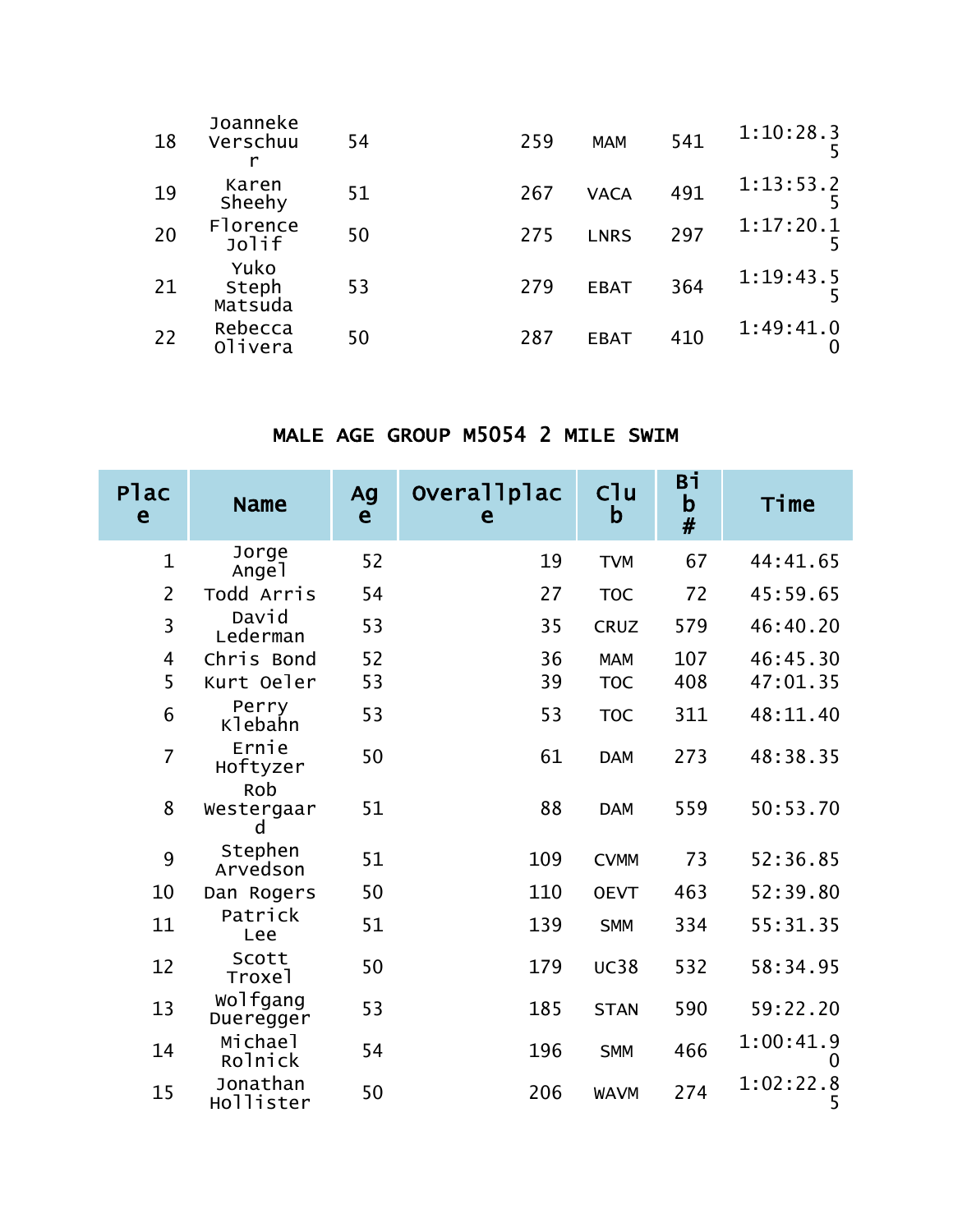| 16 | Jeffrey<br>Foster  | 53 | 209 | <b>MEMO</b> | 211 | 1:02:47.2 |
|----|--------------------|----|-----|-------------|-----|-----------|
| 17 | George<br>Rehmet   | 53 | 234 | <b>SERC</b> | 455 | 1:05:05.0 |
| 18 | Charles<br>Lewis   | 52 | 240 | <b>UC38</b> | 341 | 1:05:57.2 |
| 19 | Simon<br>Greenwood | 51 | 252 | <b>SMM</b>  | 238 | 1:09:05.9 |

### FEMALE AGE GROUP F5559 2 MILE SWIM

| Plac<br>e      | <b>Name</b>                | Ag<br>e | Overallplac<br>e | Cl <sub>u</sub><br>b | Вi<br>b<br># | Time                     |
|----------------|----------------------------|---------|------------------|----------------------|--------------|--------------------------|
| $\mathbf{1}$   | Kimberly<br>Elsbach        | 56      | 38               | <b>DAM</b>           | 194          | 46:59.30                 |
| $\overline{2}$ | Lisa Ward                  | 55      | 62               | <b>WCM</b>           | 552          | 48:58.25                 |
| $\overline{3}$ | Stephanie<br>Couch         | 55      | 63               | <b>MELO</b>          | 151          | 48:58.50                 |
| 4              | Becky<br>Cleavenge<br>r    | 56      | 82               | <b>CVMM</b>          | 141          | 50:28.15                 |
| 5              | Elizabeth<br>Tiedemann     | 56      | 112              | <b>ARM</b>           | 524          | 53:00.55                 |
| 6              | Margaret<br>McNamara       | 59      | 118              | <b>TEME</b>          | 374          | 53:38.55                 |
| $\overline{7}$ | Heike<br>Mansoor           | 57      | 119              | <b>UC38</b>          | 359          | 53:44.15                 |
| 8              | Rebecca<br>Perry           | 55      | 143              | <b>MAM</b>           | 426          | 55:53.55                 |
| 9              | Terri<br>Russick           | 55      | 145              | <b>VACA</b>          | 447          | 55:57.35                 |
| 10             | Catherine<br>Taylor        | 56      | 168              | <b>WCM</b>           | 520          | 58:08.50                 |
| 11             | Laurie<br>Lewis            | 58      | 173              | <b>UCSF</b>          | 633          | 58:24.45                 |
| 12             | Jennifer<br>Phalen         | 55      | 176              | <b>DAM</b>           | 429          | 58:29.20                 |
| 13             | Eileen<br>Fitz-<br>Faulkne | 59      | 189              |                      | 581          | 59:58.50                 |
| 14             | Kim<br>Krause              | 57      | 192              | <b>TEME</b>          | 320          | 1:00:25.7<br>$\mathbf 0$ |
| 15             | Karen                      | 57      | 222              | <b>NVM</b>           | 109          | 1:03:51.9                |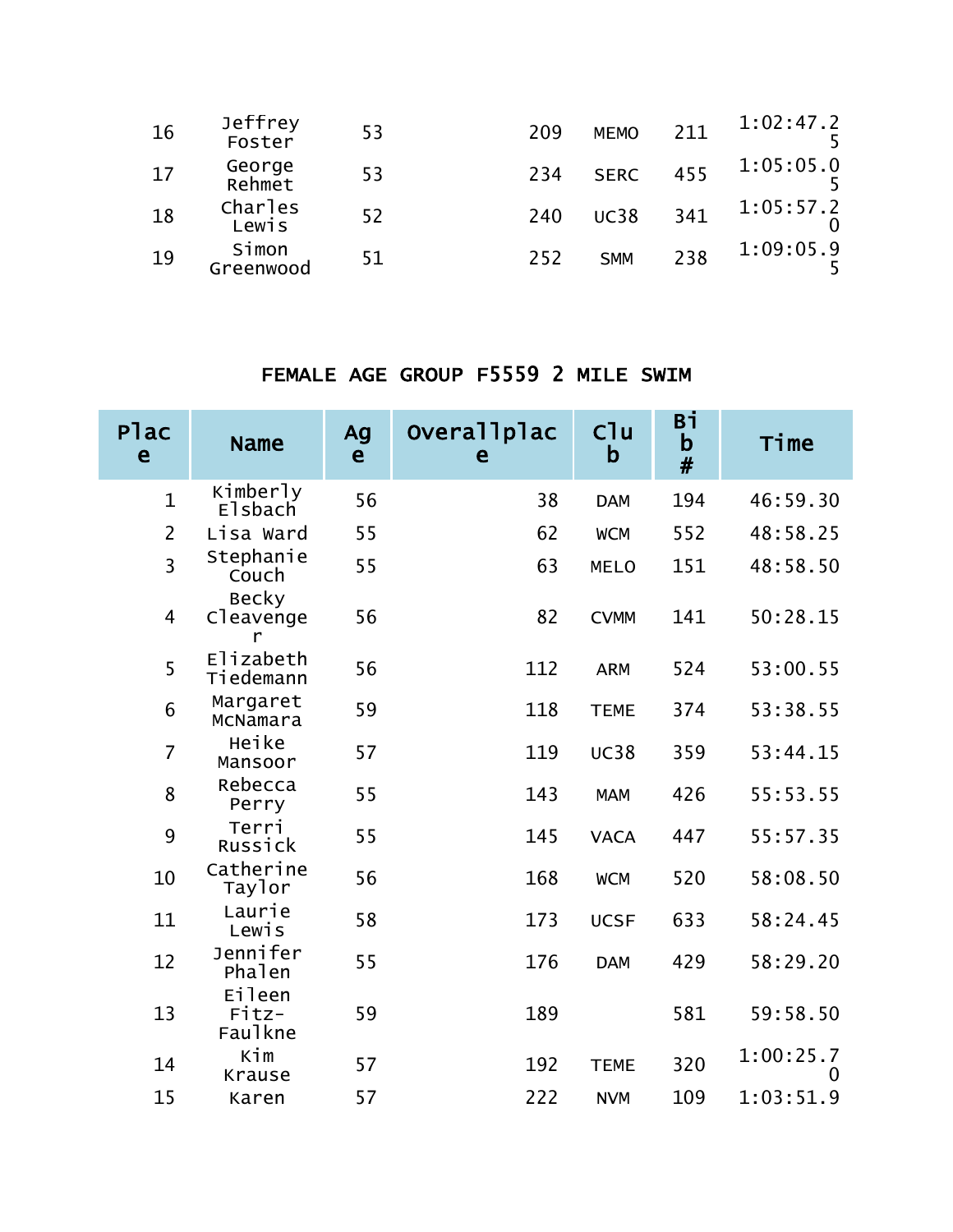|    | <b>Bradley</b>      |    |     |             |     | 0              |
|----|---------------------|----|-----|-------------|-----|----------------|
| 16 | Jill<br>Fleming     | 56 | 223 | <b>SMM</b>  | 210 | 1:03:54.5      |
| 17 | Robin<br>Mills      | 57 | 243 | <b>MAM</b>  | 384 | 1:07:04.8      |
| 18 | Kristen<br>Franklin | 56 | 249 | <b>UC38</b> | 213 | 1:08:17.3<br>O |
| 19 | Eva Mayen           | 55 | 277 | <b>SRM</b>  | 366 | 1:17:32.6<br>O |
| 20 | Susan<br>Imperial   | 57 | 278 | TEME        | 281 | 1:17:50.1      |
| 21 | Joyce<br>Gagnon     | 57 | 282 | <b>SERC</b> | 220 | 1:23:10.8<br>5 |
| 22 | Christine<br>Roloff | 56 | 283 | <b>UC38</b> | 467 | 1:25:18.7      |

### MALE AGE GROUP M5559 2 MILE SWIM

| Plac<br>e      | <b>Name</b>               | Ag<br>e | Overallplac<br>e | C <sup>1</sup> u<br>b | Вi<br>$\mathbf b$<br># | Time     |
|----------------|---------------------------|---------|------------------|-----------------------|------------------------|----------|
| $\mathbf{1}$   | Jeff<br>Erwin             | 55      | 4                | <b>SAWS</b>           | 199                    | 41:13.10 |
| $\overline{2}$ | Kirk<br>Richards          | 58      | 14               | <b>SMM</b>            | 458                    | 43:43.40 |
| 3              | John<br>Sfingi            | 56      | 15               | <b>SAWS</b>           | 490                    | 43:51.65 |
| 4              | Mike Carr                 | 59      | 17               | <b>SRM</b>            | 130                    | 44:23.85 |
| 5              | <b>Darry</b> ]<br>Johnson | 56      | 29               | <b>UC38</b>           | 293                    | 46:07.35 |
| 6              | Α.<br>Mattson<br>Davis    | 56      | 43               | <b>USF</b>            | 170                    | 47:31.00 |
| $\overline{7}$ | David<br><b>Brancamp</b>  | 58      | 47               | <b>CARS</b>           | 110                    | 47:53.45 |
| 8              | Mark<br>woollgar          | 58      | 59               | <b>AHMS</b>           | 569                    | 48:28.50 |
| 9              | Bill Mc<br>Cracken        | 58      | 81               | <b>TVM</b>            | 368                    | 50:25.05 |
| 10             | Andrew<br>Hitchings       | 55      | 91               | <b>SACM</b><br>A      | 271                    | 51:27.85 |
| 11             | Chris<br>Watson           | 56      | 94               | <b>UC38</b>           | 554                    | 51:45.00 |
| 12             | David<br>Rich             | 55      | 104              | <b>TOC</b>            | 457                    | 52:16.80 |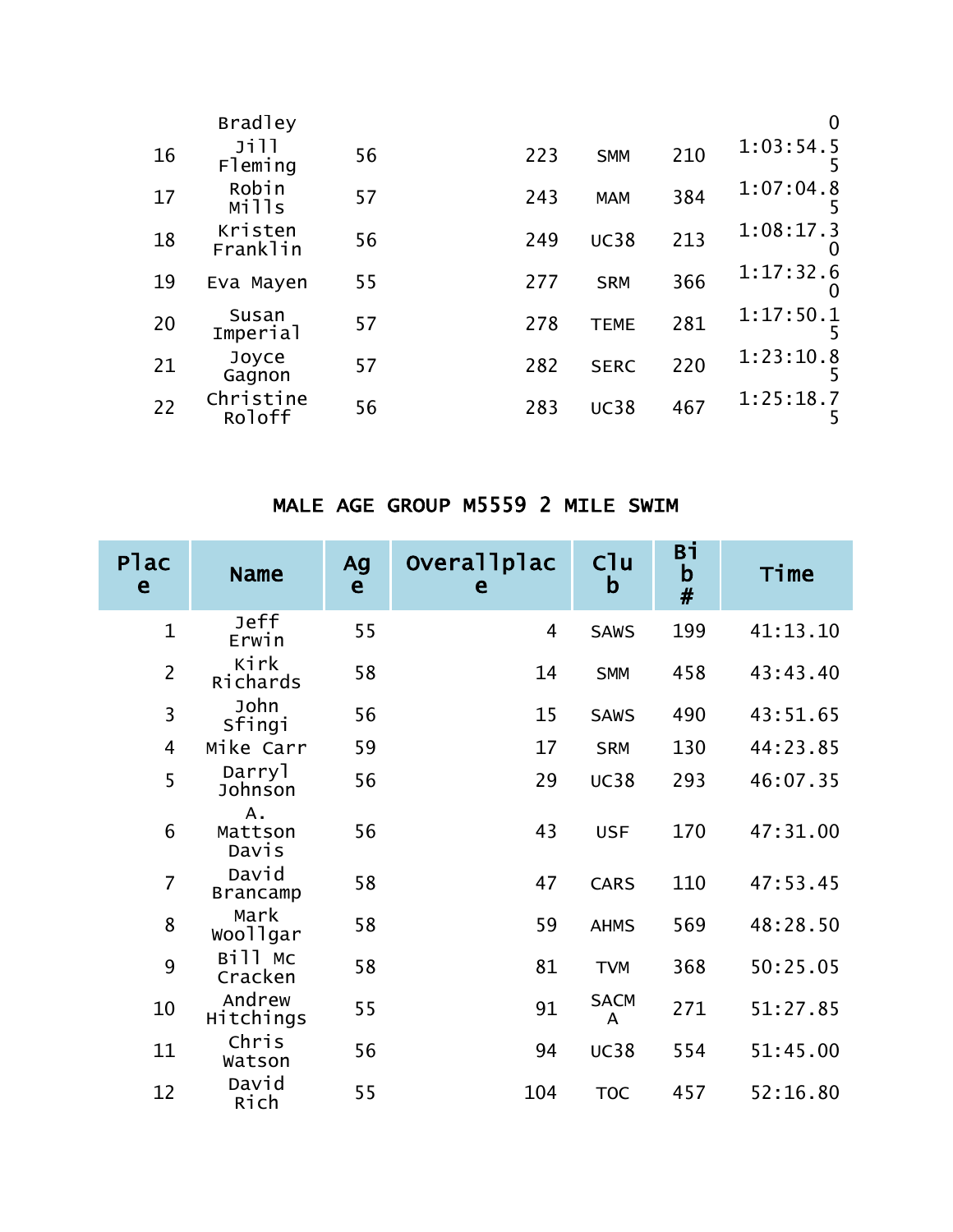| 13 | Vince<br>Piatt                    | 56 | 105 | <b>WCM</b>  | 433 | 52:24.25                 |
|----|-----------------------------------|----|-----|-------------|-----|--------------------------|
| 14 | Ron<br>Johnson                    | 55 | 108 | <b>WCM</b>  | 296 | 52:32.25                 |
| 15 | Robert<br>Frappia                 | 55 | 113 | <b>NCA</b>  | 214 | 53:17.15                 |
| 16 | David<br>Zuber                    | 56 | 127 | <b>UC38</b> | 575 | 54:22.65                 |
| 17 | Rick<br>Vasquez                   | 56 | 134 | <b>NBA</b>  | 540 | 54:53.60                 |
| 18 | Eric<br>Nedervold                 | 59 | 154 | <b>MVM</b>  | 399 | 56:48.75                 |
| 19 | Barry<br>Curran                   | 58 | 174 | <b>SMST</b> | 161 | 58:25.55                 |
| 20 | Carey<br>Callaghan                | 58 | 198 | <b>NEM</b>  | 128 | 1:00:59.4<br>5           |
| 21 | John<br>Kieckhefe<br>$\mathsf{r}$ | 58 | 208 | <b>UC38</b> | 309 | 1:02:38.6<br>0           |
| 22 | John<br>Ensch                     | 57 | 211 | <b>CCA</b>  | 198 | 1:02:51.7<br>5.          |
| 23 | C Boggs<br>J                      | 57 | 215 | L4S         | 104 | 1:03:14.8                |
| 24 | John<br>Ortman                    | 59 | 242 | <b>RAMS</b> | 415 | 1:06:07.0<br>0           |
| 25 | James<br>Cotta                    | 58 | 256 | <b>CGM</b>  | 149 | 1:09:50.5<br>5           |
| 26 | Erik Vink                         | 55 | 261 | <b>DAM</b>  | 544 | 1:11:37.8<br>5           |
| 27 | Frederick<br>Van<br>Winkle        | 58 | 265 | <b>UC38</b> | 538 | 1:13:35.0<br>5           |
| 28 | Bart<br>Ferrell                   | 59 | 274 | <b>NBA</b>  | 205 | 1:17:01.3<br>$\mathbf 0$ |

### FEMALE AGE GROUP F6064 2 MILE SWIM

| Plac<br>e <sup>/</sup> | <b>Name</b>                      | Ag<br>e | Overallplac | C <sub>1u</sub><br>b | Bi<br>b<br># | Time     |
|------------------------|----------------------------------|---------|-------------|----------------------|--------------|----------|
|                        | Suzanne<br>Heim-<br><b>Bowen</b> | 61      | 28          | <b>UC38</b>          | 265          | 46:06.85 |
|                        | Susan                            | 60      | 64          | <b>MOST</b>          | 284          | 48:58.80 |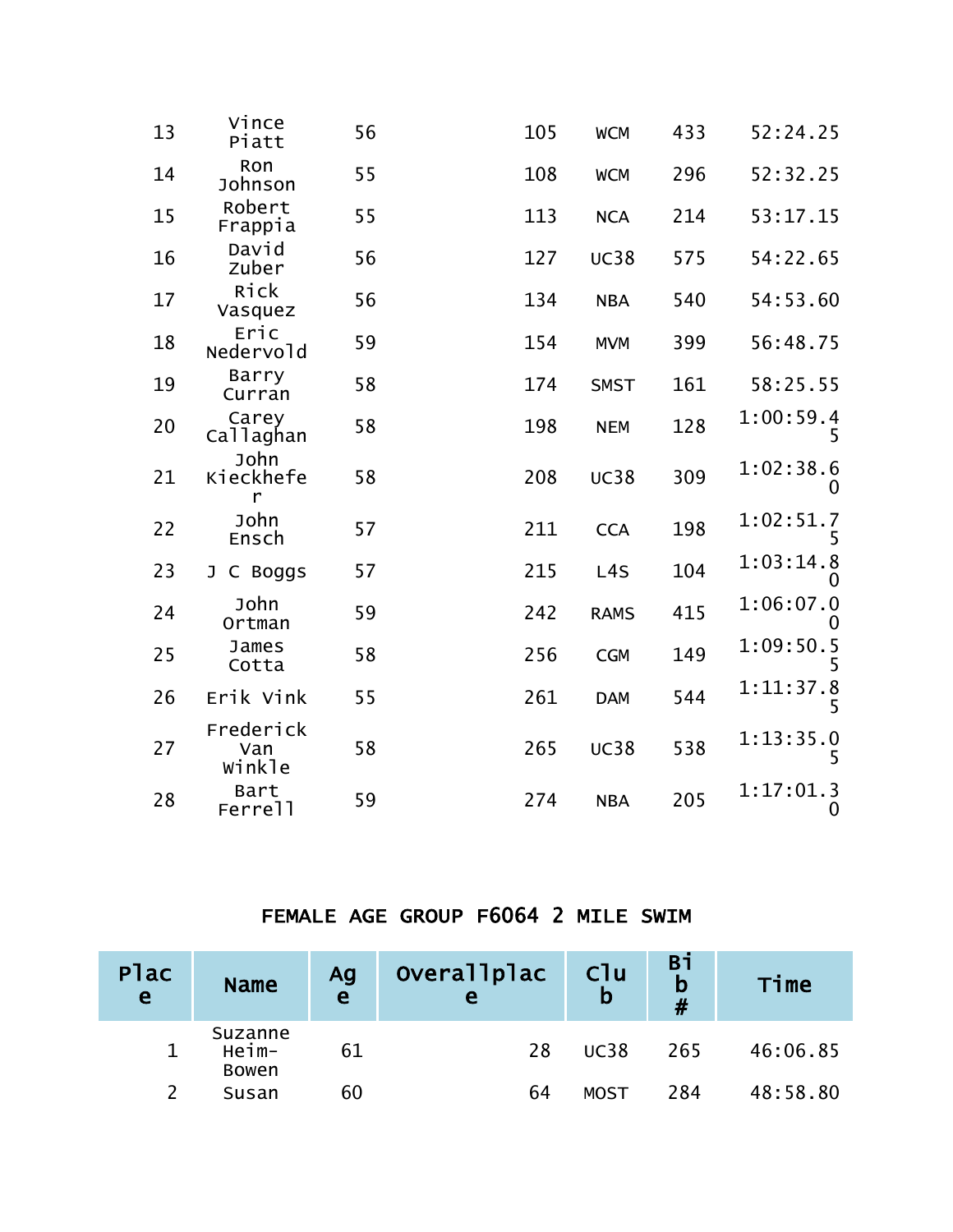|                | Ingraha<br>m            |    |     |             |     |                               |
|----------------|-------------------------|----|-----|-------------|-----|-------------------------------|
| $\overline{3}$ | Denise<br>Hearst        | 61 | 84  | <b>CVMM</b> | 262 | 50:32.25                      |
| $\overline{4}$ | Lorrain<br>e<br>Sommers | 63 | 101 | <b>ECAM</b> | 501 | 52:06.05                      |
| 5              | Phyllis<br>Quinn        | 64 | 166 | <b>TOC</b>  | 449 | 58:00.95                      |
| 6              | Judy<br><b>Bracken</b>  | 62 | 172 | <b>SRVM</b> | 108 | 58:21.85                      |
| $\overline{7}$ | Jessie<br>Hickel        | 61 | 175 | <b>EBAT</b> | 270 | 58:25.75                      |
| 8              | Paula<br>James          | 60 | 186 | <b>OEVT</b> | 288 | 59:35.25                      |
| 9              | Susan<br>Haufler        | 62 | 227 | <b>MEMO</b> | 260 | 1:04:21.5<br>5                |
| 10             | Mary<br>Rogers          | 62 | 235 | <b>SMAC</b> | 464 | 1:05:08.5                     |
| 11             | Julie<br>Meis           | 62 | 247 | <b>WCM</b>  | 378 | 1:07:40.4<br>$\Omega$         |
| 12             | Kris<br>Berglun         | 61 | 270 | <b>SERC</b> | 94  | 1:14:35.8<br>0                |
| 13             | Connie<br>Shuman        | 64 | 285 | <b>OREG</b> | 495 | 1:31:19.6<br>$\boldsymbol{0}$ |

# MALE AGE GROUP M6064 2 MILE SWIM

| Plac<br>e      | <b>Name</b>        | Ag<br>e | Overallplac<br>e | C1u<br>b    | Bi<br>$\frac{b}{\#}$ | Time     |
|----------------|--------------------|---------|------------------|-------------|----------------------|----------|
| $\mathbf{1}$   | Peter<br>Guadagn   | 64      | 51               | <b>WCM</b>  | 243                  | 48:02.20 |
| $\overline{2}$ | Mark<br>Frazier    | 60      | 58               | <b>VACA</b> | 216                  | 48:25.75 |
| 3              | Ron<br>Emhoff      | 64      | 83               | <b>UC36</b> | 196                  | 50:29.70 |
| $\overline{4}$ | John<br>Jeha       | 61      | 128              | <b>SERC</b> | 290                  | 54:24.40 |
| 5              | Jeffrey<br>Citron  | 64      | 135              | <b>MEMO</b> | 139                  | 55:08.35 |
| 6              | William<br>Lindsay | 63      | 147              | <b>OAK</b>  | 345                  | 56:04.85 |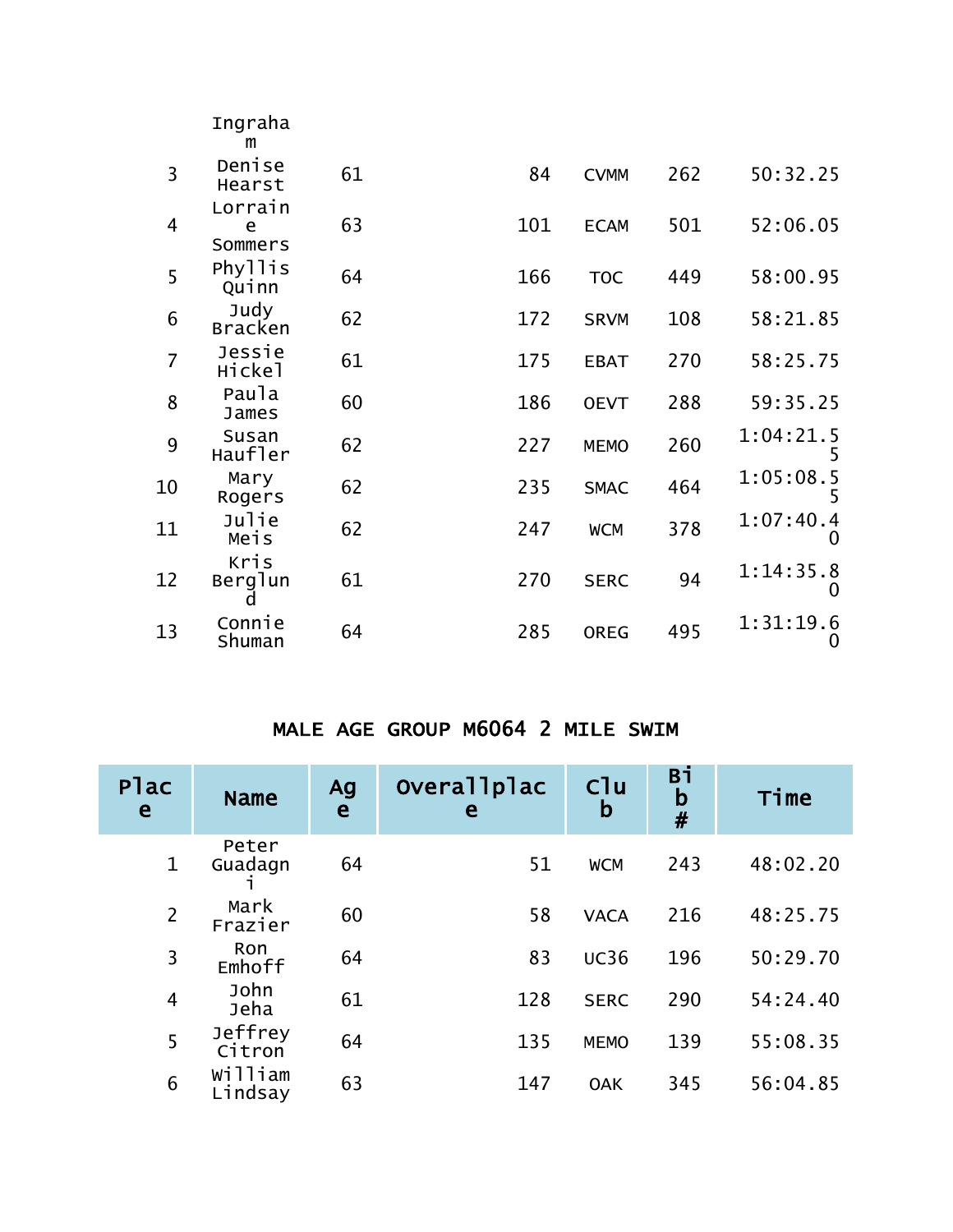|    | David<br>Stewart       | 61 | 150 | <b>VACA</b> | 509 | 56:11.90              |
|----|------------------------|----|-----|-------------|-----|-----------------------|
| 8  | Jay<br>Stanton         | 60 | 165 | <b>MVM</b>  | 507 | 57:59.70              |
| 9  | Daniel<br>Kenny        | 62 | 220 | <b>SMM</b>  | 307 | 1:03:27.4<br>O        |
| 10 | Peter<br>Tsugawa       | 61 | 226 | <b>MEMO</b> | 533 | 1:04:20.6             |
| 11 | Peter<br>Schorr        | 60 | 229 | <b>UC38</b> | 486 | 1:04:40.0<br>O        |
| 12 | Eric<br>Hektner        | 61 | 246 | <b>TVM</b>  | 266 | 1:07:38.0             |
| 13 | Riccard<br>O<br>Notini | 64 | 271 | <b>MAM</b>  | 406 | 1:16:13.1<br>O        |
| 14 | Don<br>Margoli<br>S    | 63 | 284 | <b>SERC</b> | 360 | 1:26:01.3<br>$\Omega$ |

### FEMALE AGE GROUP F6569 2 MILE SWIM

| Plac<br>e      | <b>Name</b>                   | Ag<br>e | Overallplac<br>e | C1u<br>b    | Bi<br>$\mathbf b$<br># | Time                  |
|----------------|-------------------------------|---------|------------------|-------------|------------------------|-----------------------|
| $\mathbf{1}$   | Laura Val                     | 68      | 50               | <b>TAM</b>  | 536                    | 47:58.15              |
| 2              | Barbara<br>Lightfoot<br>$-Ni$ | 65      | 126              | <b>VACA</b> | 344                    | 54:20.45              |
| 3              | Sally<br>Guthrie              | 69      | 182              | <b>DAM</b>  | 246                    | 58:58.35              |
| $\overline{4}$ | Merry<br>Finch                | 65      | 199              | <b>KONA</b> | 206                    | 1:01:34.4             |
| 5              | Barbara<br><b>Brown</b>       | 66      | 250              | <b>WCM</b>  | 119                    | 1:08:18.9             |
| 6              | Lee Ann<br><b>Bailey</b>      | 65      | 272              | <b>DAM</b>  | 77                     | 1:16:14.4<br>$\Omega$ |
| $\overline{7}$ | Valerie<br>Armento            | 68      | 281              | <b>UC38</b> | 69                     | 1:22:18.6<br>5        |

## MALE AGE GROUP M6569 2 MILE SWIM

| Plac | <b>Name</b> | <b>Ag</b> | Overallplac Clu Bi |  |  | $\n  time\n$ |
|------|-------------|-----------|--------------------|--|--|--------------|
|------|-------------|-----------|--------------------|--|--|--------------|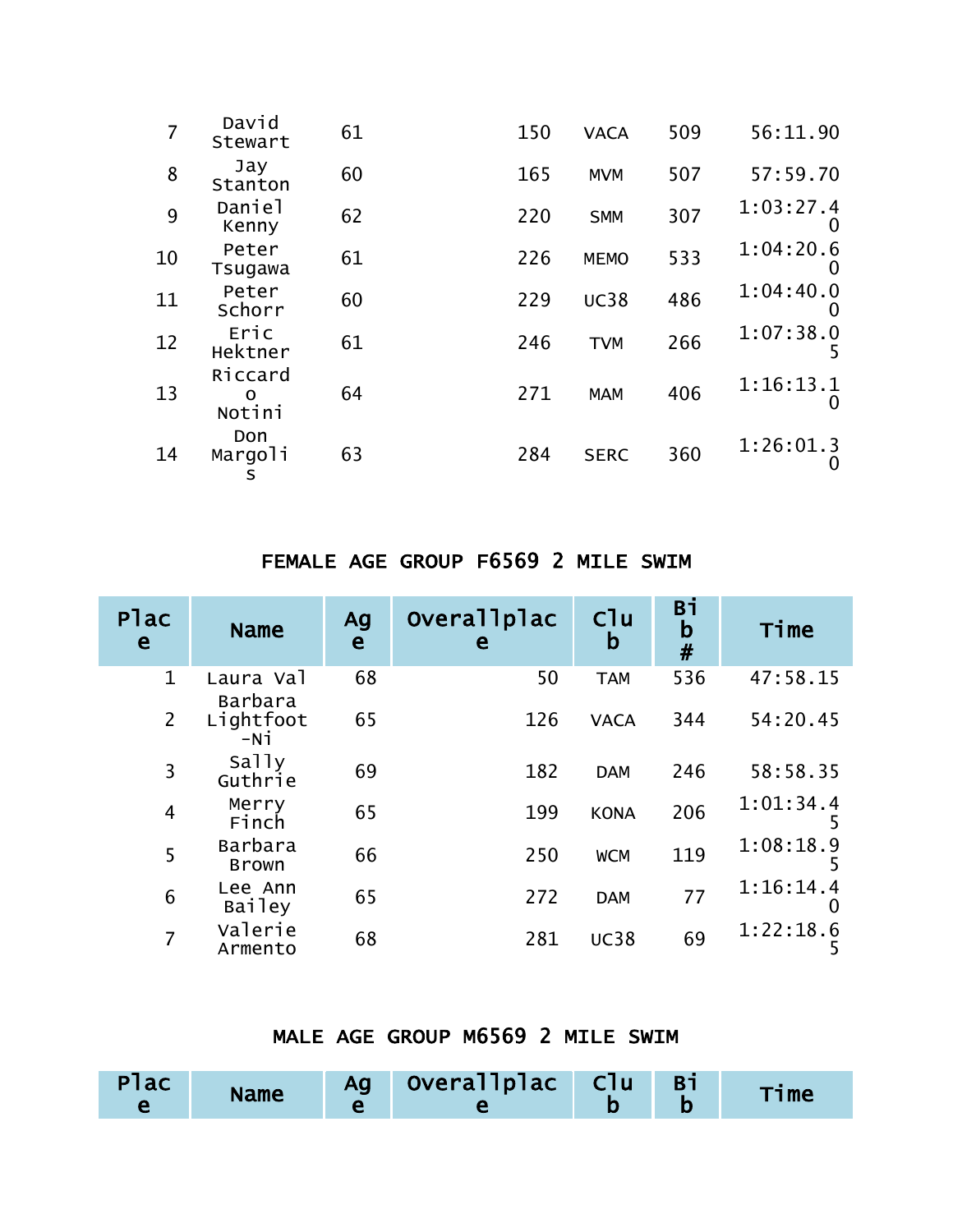|                |                             |    |     |                    | #   |                |
|----------------|-----------------------------|----|-----|--------------------|-----|----------------|
| $\mathbf 1$    | Doug<br><b>Brockbank</b>    | 66 | 116 | <b>OREG</b>        | 117 | 53:33.20       |
| $\overline{2}$ | David<br>Carter             | 65 | 117 | <b>SERC</b>        | 132 | 53:35.80       |
| 3              | Stephen<br>Smal1            | 67 | 146 | <b>MEMO</b>        | 498 | 56:01.85       |
| 4              | Tom Dewar                   | 68 | 155 | <b>WCM</b>         | 182 | 56:58.25       |
| 5              | Dan<br>Winterrow<br>d       | 69 | 158 | <b>SMST</b>        | 566 | 57:23.75       |
| 6              | Steve<br>Hanson             | 67 | 187 | <b>OEVT</b>        | 254 | 59:45.80       |
| $\overline{7}$ | Noe <sub>1</sub><br>Laverty | 68 | 193 | <b>SMST</b>        | 328 | 1:00:27.7<br>5 |
| 8              | Greg<br><b>Jacobus</b>      | 68 | 245 | <b>TCAM</b>        | 286 | 1:07:28.3<br>5 |
| 9              | John<br>Szramiak            | 69 | 276 | UC <sub>07</sub>   | 515 | 1:17:28.3<br>0 |
| 10             | Irving<br>Maxwell           | 69 |     | 288<br><b>MEMO</b> | 365 | 1:56:57.4<br>O |

# FEMALE AGE GROUP F7074 2 MILE SWIM

| <b>Plac</b><br>$\mathbf{e}$ | <b>Name</b>        | $\frac{Ag}{e}$ | Overallplac | C <sup>1</sup> u<br>$\mathbf b$ | Bi<br>$\mathsf b$<br># | Time      |
|-----------------------------|--------------------|----------------|-------------|---------------------------------|------------------------|-----------|
|                             | Mariann<br>e Brems | 70             | 191         | <b>MELO</b>                     | 112                    | 1:00:19.3 |
|                             | Linda<br>William   | 73             | 280         | <b>CALM</b>                     | 562                    | 1:20:18.7 |

# MALE AGE GROUP M7074 2 MILE SWIM

| Place | <b>Name</b>    |    | Age Overallplace Club |             | $\begin{bmatrix} \text{B} & \text{i} & \text{B} \\ \text{B} & \text{B} & \text{B} \end{bmatrix}$ | Time         |
|-------|----------------|----|-----------------------|-------------|--------------------------------------------------------------------------------------------------|--------------|
|       | Joel<br>wilson | 71 |                       | 55 CRUZ     |                                                                                                  | 564 48:13.95 |
|       | Bob<br>Bruce   | 71 | 123                   | <b>OREG</b> |                                                                                                  | 122 54:06.90 |
|       | <b>Bob</b>     | 70 | 144                   | <b>WCM</b>  | 535                                                                                              | 55:53.55     |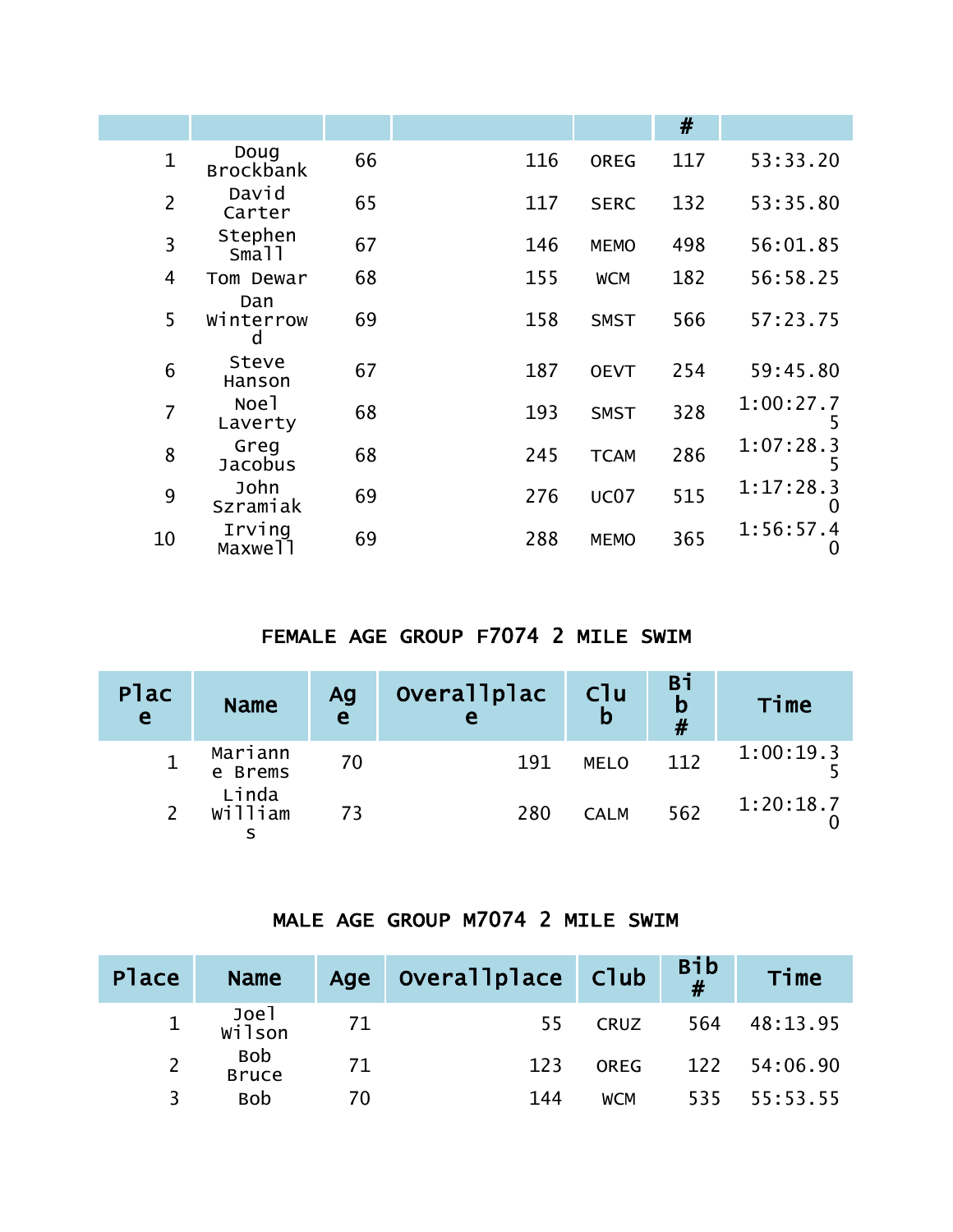|                | Upshaw           |    |     |             |      |              |
|----------------|------------------|----|-----|-------------|------|--------------|
| $\overline{4}$ | Ted<br>Deacon    | 70 | 160 | <b>DAM</b>  |      | 175 57:37.55 |
| 5              | Thomas<br>Knopf  | 72 | 169 | TOC.        |      | 313 58:11.85 |
| 6              | Gaard<br>Arneson | 71 | 171 | <b>MICH</b> | 70 I | 58:19.70     |

### FEMALE AGE GROUP F7579 2 MILE SWIM

| <b>Plac</b><br>e | <b>Name</b>             | Ag<br>$\overline{e}$ | Overallplac | C1u<br>b    | Вi<br>b<br># | Time      |
|------------------|-------------------------|----------------------|-------------|-------------|--------------|-----------|
|                  | Daniel<br><b>Barnea</b> |                      | 273         | <b>STAN</b> | 83           | 1:16:22.7 |

### MALE AGE GROUP M7579 2 MILE SWIM

| <b>Plac</b><br>$\mathbf{e}$ | <b>Name</b>            | Ag<br>e | Overallplac<br>e | C <sub>1</sub> u<br>$\mathbf b$ | Bi<br>$\mathsf b$<br># | Time      |
|-----------------------------|------------------------|---------|------------------|---------------------------------|------------------------|-----------|
|                             | Richar<br><b>Burns</b> | 76      | 162              | <b>TAM</b>                      | 125                    | 57:43.65  |
|                             | Ralph<br>Mohr          | 78      | 202              | <b>OREG</b>                     | 388                    | 1:02:06.3 |

#### MALE AGE GROUP M8084 2 MILE SWIM

| Place |                |    | Name Age overallplace $\text{Club}$ $\begin{matrix} \text{Bib} \\ \text{\#} \end{matrix}$ |             | Time           |
|-------|----------------|----|-------------------------------------------------------------------------------------------|-------------|----------------|
|       | Ralph<br>Brott | 80 | 248.                                                                                      | <b>UCSF</b> | 118 1:08:05.10 |

### \*\*\*\*\*\*\*\*\*\* FEMALE OVERALL USAS 2 MILE WETSUIT/CAT 2 SUIT RESULTS \*\*\*\*\*\*\*\*\*\*\*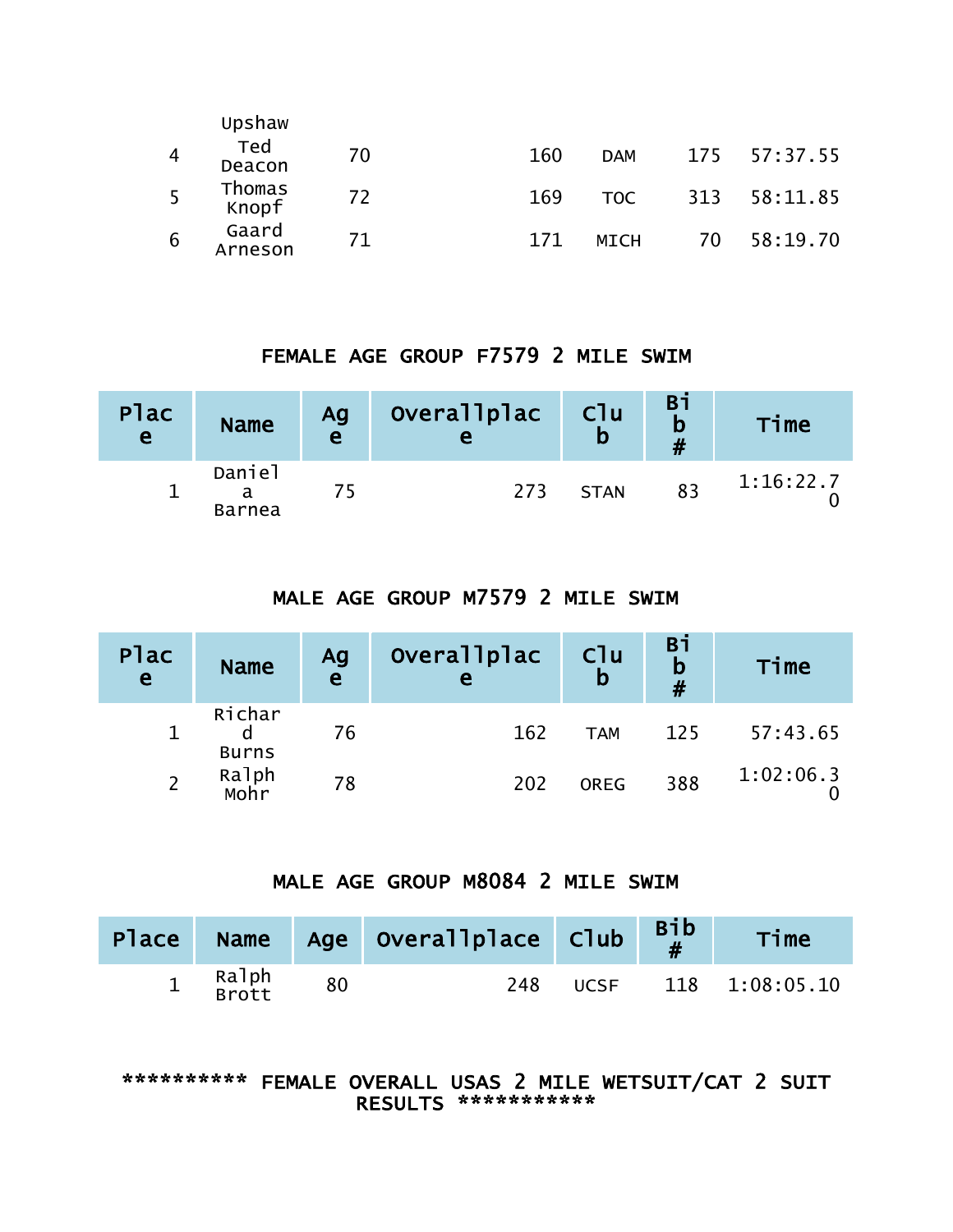# Place Name Kage Club Bib# Time

### \*\*\*\*\*\*\*\*\*\* MALE OVERALL USAS 2 MILE WETSUIT/CAT 2 SUIT RESULTS \*\*\*\*\*\*\*\*\*\*\*

Place Name Kage Club Bib# Time

#### \*\*\*\*\*\*\*\*\*\* FEMALE OVERALL MASTERS 2 MILE WETSUIT/CAT 2 SUIT RESULTS \*\*\*\*\*\*\*\*\*\*\*

| Place | <b>Name</b>      | Age | Club        | Bib# | Time       |
|-------|------------------|-----|-------------|------|------------|
| 1     | Jayne Riley      | 56  | <b>SRVM</b> | 459  | 50:30.65   |
| 2     | Jovel Queirolo   | 27  | <b>TEME</b> | 600  | 50:32.10   |
| 3     | Sara Everitt     | 62  | <b>CALM</b> | 202  | 52:26.20   |
| 4     | Anna Haw         | 35  | <b>STAN</b> | 261  | 55:25.95   |
| 5     | Bea Kandra       | 50  | <b>ARM</b>  | 302  | 56:52.50   |
| 6     | Catherine Lee    | 53  | <b>SMM</b>  | 333  | 1:00:37.65 |
| 7     | Holly Tretten    | 38  | <b>UC38</b> | 231  | 1:03:06.45 |
| 8     | Nora Degaa       | 61  | <b>OEVT</b> | 178  | 1:05:58.90 |
| 9     | Suzanne Hurrey   | 42  | <b>SRVM</b> | 279  | 1:07:15.25 |
| 10    | Susan Bergmann   | 60  | <b>TEME</b> | 95   | 1:07:59.80 |
| 11    | Elisabeth Snider | 30  | <b>OEVT</b> | 500  | 1:08:33.55 |
| 12    | Kate Mulligan    | 60  | <b>NCA</b>  | 391  | 1:11:12.95 |
| 13    | Denise Berro     | 59  | <b>UC38</b> | 97   | 1:11:56.55 |
| 14    | Margaret Ramos   | 57  | <b>GFDM</b> | 452  | 1:15:04.95 |
| 15    | Diana Teeter     | 66  | <b>SRM</b>  | 522  | 1:18:45.65 |
| 16    | Lisa Harrison    | 47  | <b>UC38</b> | 259  | 1:19:11.55 |
| 17    | Jane Koegel      | 62  | <b>SERC</b> | 314  | 1:24:50.05 |
| 18    | Nancy Oporto     | 46  | <b>EBAT</b> | 413  | 1:31:51.65 |
| 19    | Nicole Hobbs     | 35  | <b>EBAT</b> | 272  | 1:31:56.75 |

#### \*\*\*\*\*\*\*\*\*\* MALE OVERALL MASTERS 2 MILE WETSUIT/CAT 2 SUIT RESULTS \*\*\*\*\*\*\*\*\*\*\*

| <b>Place</b> | <b>Name</b>     |    | Age Club Bib# |     | Time     |
|--------------|-----------------|----|---------------|-----|----------|
|              | Ryan Waddington | 28 | <b>DAM</b>    | 547 | 44:32.85 |
|              | Lance Halsted   | 60 | <b>DAM</b>    | 249 | 48:13.80 |